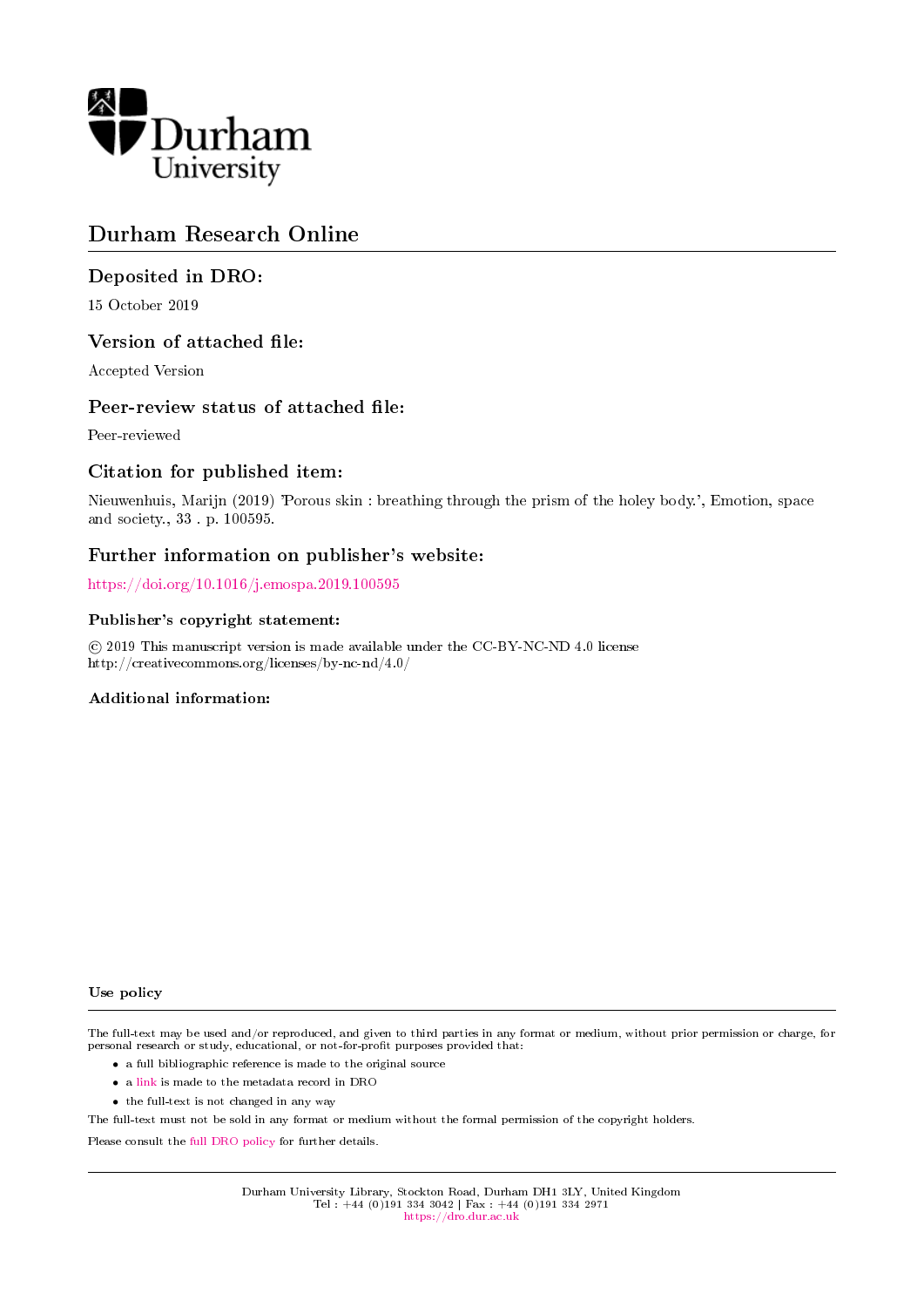*The skin is the meeting, not just of the senses, but of world and body: 'through the skin, the world and the body touch, defining their common border. Contingency means mutual touching: world and body meet and caress in the skin*

(Serres in Connor 2002)

*In general… one could say that all things are born from the earth by means of putrefaction. For [it] is the highest step, and the first beginning of generation* (Paracelsus, or von Bodenstein in Newman 1999 [1572/ 1537]: 326)

### **Introduction**

In the last few years we have been witness to a substantial rise in the number of writings on issues related to air and atmosphere. The return of academic interest to this most ephemeral of elements largely springs from two sources. The first of which is Irigaray's seminal *The forgetting of air in Martin Heidegger* ("L'oubli de l'air chez Martin Heidegger," 1999), a text which in the Anglosphere has received a modest amount of traction. Enthusiasm for the reception of the second source, German in its origins (especially Böhme 1993, 2000), has been somewhat less pronounced. Discussions ensuing from these two and also other sources (e.g. Stewart 2011, but also Sloterdijk 2009 and Connor 2010) have centred on a large, varied and growing range of themes and subject areas (e.g. Škof & Berndtson 2018, Philippopoulos-Mihalopoulos 2016). Many of the discussions that interest me, in the broader area of political geography, focus their attention on critiques of the longstanding historical weight attributed to ontologies of ground, earth and surface. One of the objectives, among others, of this smaller body of literature focuses on correcting this imbalance by focusing attention on historical, cultural and political relationships to the air (see, for instance, Adey 2014, 2015; McCormack 2017, Nieuwenhuis 2015, Engelmann 2015, Graham 2015 and others). The air unlike the earth is neither a solid nor a fixed element, but an ephemeral medium that is shared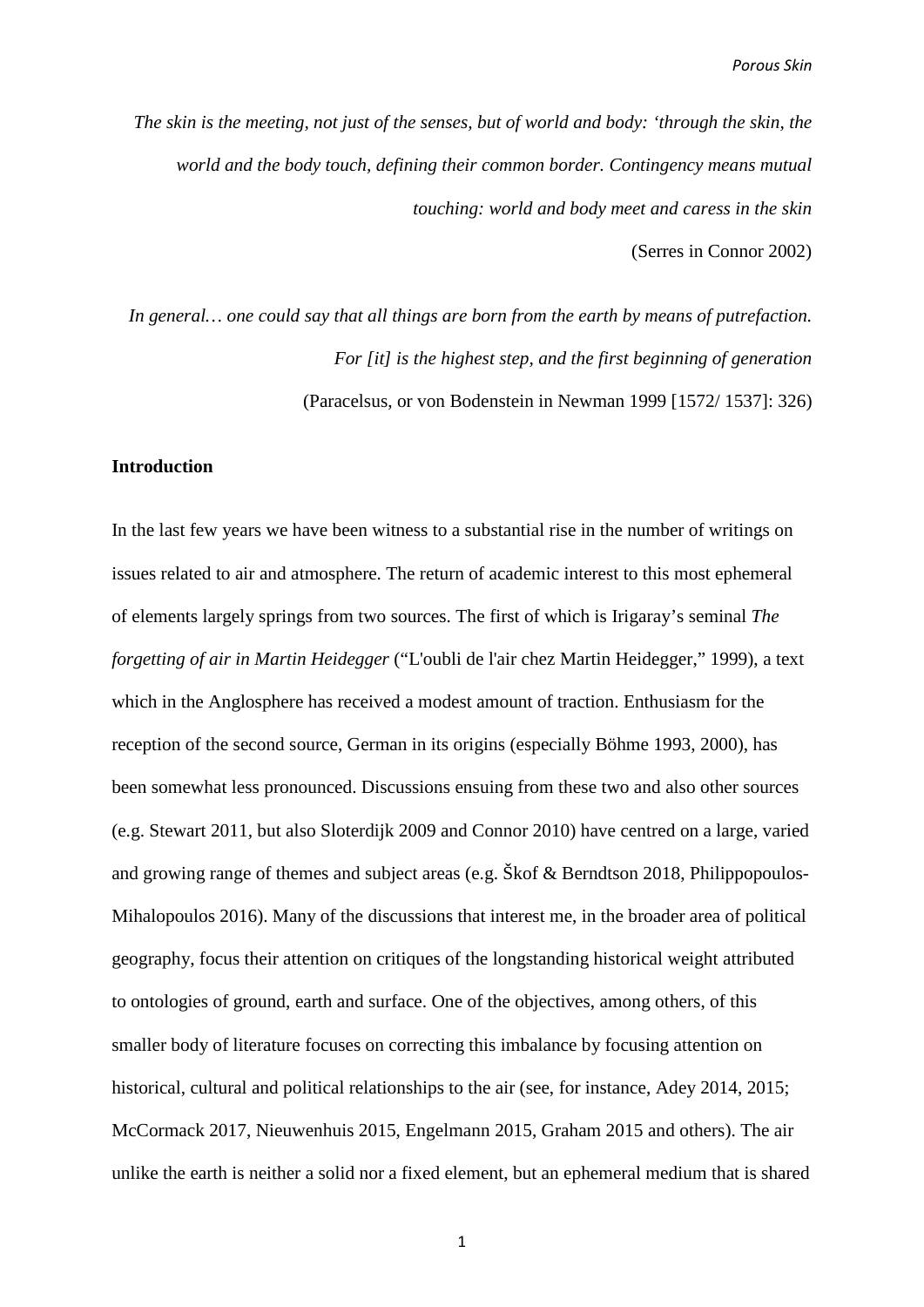constantly and continuously between animate and inanimate life. The breath in these discussions takes on a special position as it is the primary (albeit certainly not the only) practice through which humans connect with each other and the air.

This paper approaches relationships to the air somewhat differently, more corporally, by analysing the porous geography of flesh and skin *through which air travels*. One of the aims that I will pursue in this paper is to draw attention to the idea of the body's perforated skin. I will offer a critique of modern and contemporary myths of a self-sustaining, "tidy" body that exists independently and separate from its atmospheric surrounding(s) (cf. Anzieu 1989). This move means that I follow in the footsteps of a generation of, especially feminist, works which, encouraged by Longhurst's (2001) writings and Shildrick's (1997) pivotal concept of a "leaky body," have created the opportunity to approach the geography of the body in a less solid and more fragmented manner. These writers, among a small group of others (e.g. Grosz 1994), have succeeded in (re)materialising the body whilst problematising controlled and controlling, yet illusory, inside/outside dichotomies. Holes and orifices appear in this literature as critical interventions to test, compare and analyse social attitudes on and emotional reactions to pregnant bodies (Longhurst 2001), defecating bodies (Crawford 1999, Lea 2001) and other stages of bodily fluidity that undermine the myth of corporal selfcontainment and fixity. "Indeed," as Caroline Rosenthal and Dirk Vanderbeke (2015: 2) write in the introduction to their edited volume on cultural discourses of the skin, the "[s]kin does not isolate us from our surroundings but rather immerses us in reciprocal relations." These, often very creative, pieces of work centre their focus on the materialities that seep, drip, and sweat in and out of bodies, compelling corporal geographies to account for the many travelling smells, sounds and other sensory affects and emotions that modern humans often tend to ignore or deliberately silence in the everyday of their bodies.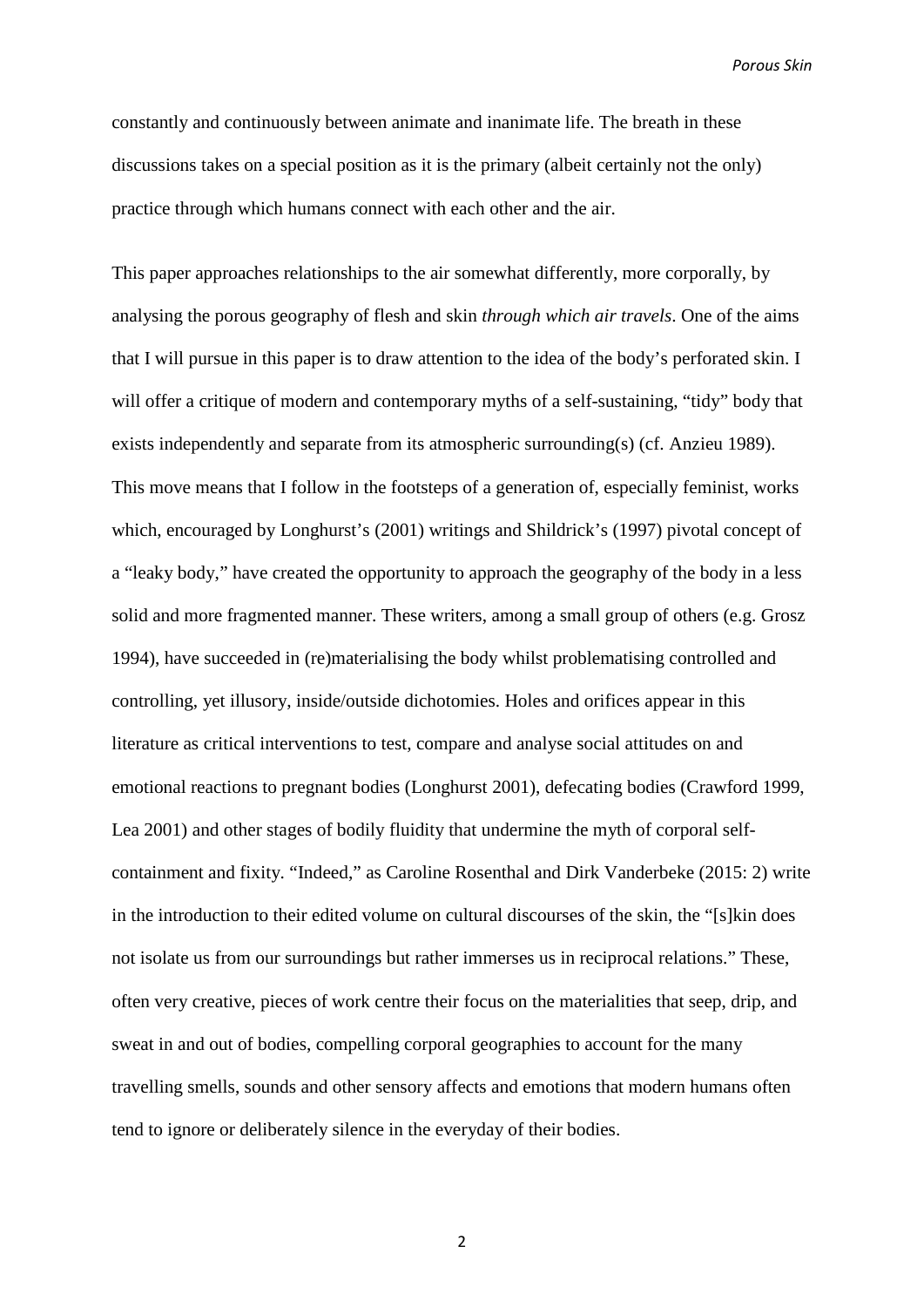The work that I am presenting here attends to the "holey" body's relationship to the air and the breathing practices that breach and blur distinctions of interior and exterior. Ontologically, then, the argument follows that the human body functions similarly as an air filter through which material and affective atmospheres constantly travel. I can sense the wind blowing in my face, tears ensue whilst my skin weathers afresh. Ingold (2011: 115) describes this process perhaps better than I can: "To feel the air and walk on the ground is not to make external, tactile contact with our surroundings but to mingle with them". The relationship to air and atmosphere is passive and active at the same time. I will not limit this study of the body's atmospheric relationship by focusing exclusively, if at all, on the two respiratory orifices of nose and mouth, but rather will be analysing affects, imageries and imaginations of the pores, glands and cracks inside the body's skin. Holes are central in my story as they allow for the seeping and leaking that propends affects and emotions, or what may be termed as "excess," to flow from and in-between (sharing) bodies.

The skin touches and is touched. It constitutes selfhood and identifies otherhood. Anzieu (1989:53) described the skin as an interface that distinguishes "what belongs to me myself and what does not belong, between what comes from me and the desires, thoughts and affects of others, between a physical (the world) or biological (the body) reality outside the mind." The skin, in this psychoanalytic interpretation, constitutes a naked and contained self that is physically and emotionally separate and independent from other skins. The concept of a "breathing skin," a skin that respires through its porous holes, a skin that is always already open to exchange and share air with others, provides for a different reading of the location of feelings and emotions. In this paper, the skin channels, nurtures and even blurs the boundaries of the body with what (and who) resides outside of it. It challenges the myth of an impermeable *whole*some body and questions the idea of a stable and singular self. The paper does this by means of accentuating the importance of the two to four million (Jablonski 2008)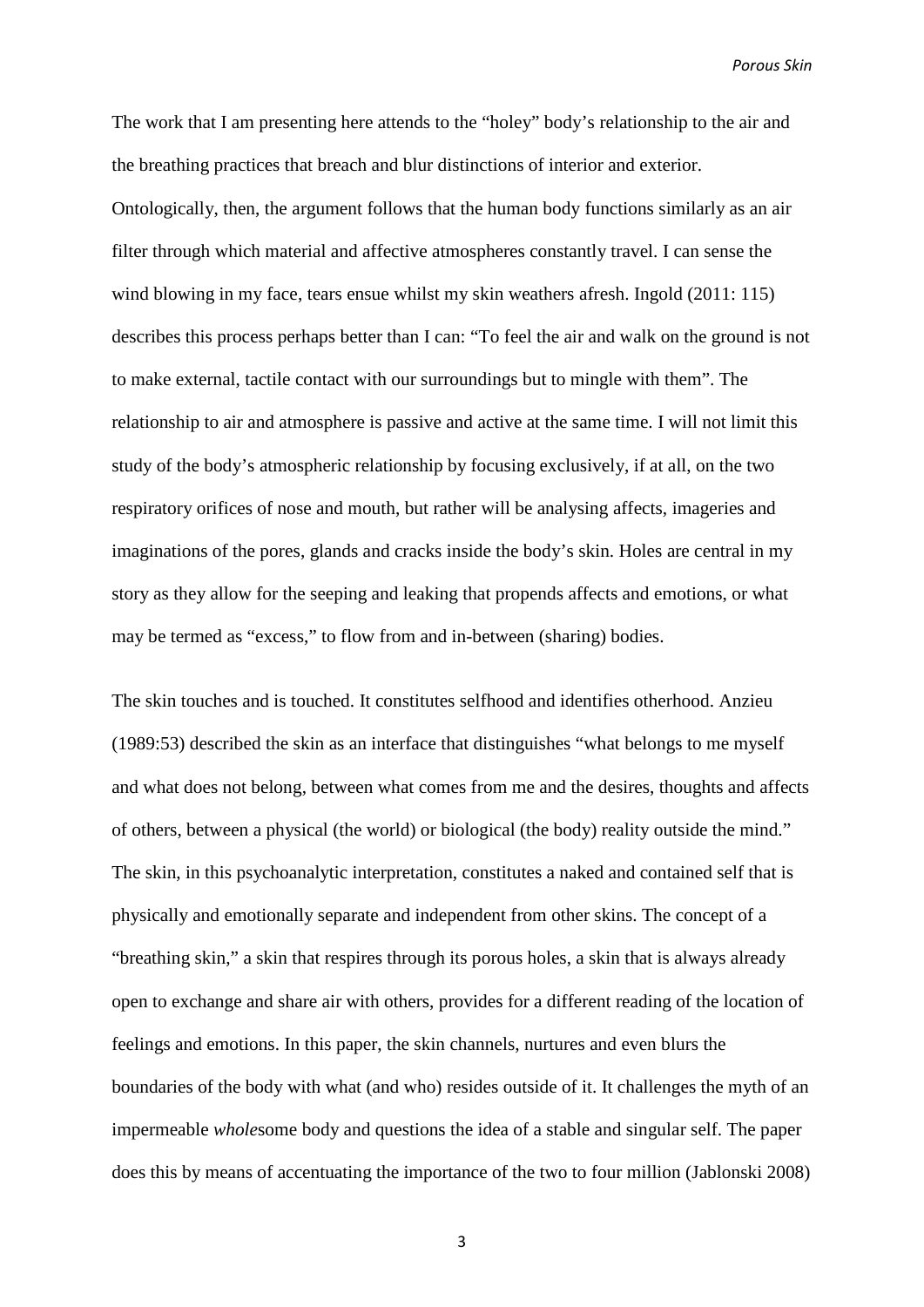"corrupting" pores<sup>1</sup> through which human bodies atmospherically dwell in-between an "outside" (only by name) and a (always already) permeable "inside". They constitute an important part of the living geography of the skin. In this world of shared air, "purity" is a political lie as divisions between bodies are constantly trespassed atmospherically. Emotion and mood are, just as much as the environmental media, shared and atmospheric. What if it is not only the skin that feels and worlds, but also the air that weathers the skin and body? Indeed, as the biochemist Nick Lane (2016) reminds us, our bodies have evolved with and exist in air.

It might seem novel or, to some, maybe even radical, but the idea of a "breathing skin" is actually very old, as I will explain in the first sections of this paper. Today, however, this way of thinking about the porous skin feels somewhat left behind and forgotten. Literature on the "instruments of the breath" are conventionally limited to the mouth, lungs and nostrils. Attention to the skin itself, in contrast, has fared somewhat better. Written works on the geography of the skin are scattered across several disciplines. Key works in the social science and humanities literature, some of which I will draw on in this article, include Connor's (2004) *The Book of Skin*, Ahmed and Stacey's (2001) edited *Thinking Through the Skin*, Benthien's (2002) *Skin: on the Cultural Border between Self and the World* and Jablonski's (2008) *Skin: A Natural History*. <sup>2</sup> The last of these texts hints at the significance of pores perhaps most explicitly as they are described to "unite us with our surroundings" (Jablonski 2008: 1). Elaborations on the concept of a breathing skin, which absorbs and expels its atmospheric environing, are largely left underexplored in many of these publications. A "holey" skin is rather the sub-domain of what has been classified as "biophilosophy" (Ansell-

<sup>&</sup>lt;sup>1</sup> A "pore" is a laymen's term for physiological "apertures from the surface of a tegument (animal, vegetal) that ensure the input or output of gases or fluid" (Flament et al. 2015: 85).

 $<sup>2</sup>$  There is, of course, a relatively large body of works on inscriptions on the skin. For an overview, see</sup> Schildkrout (2004) and Wohlrab et al. (2007).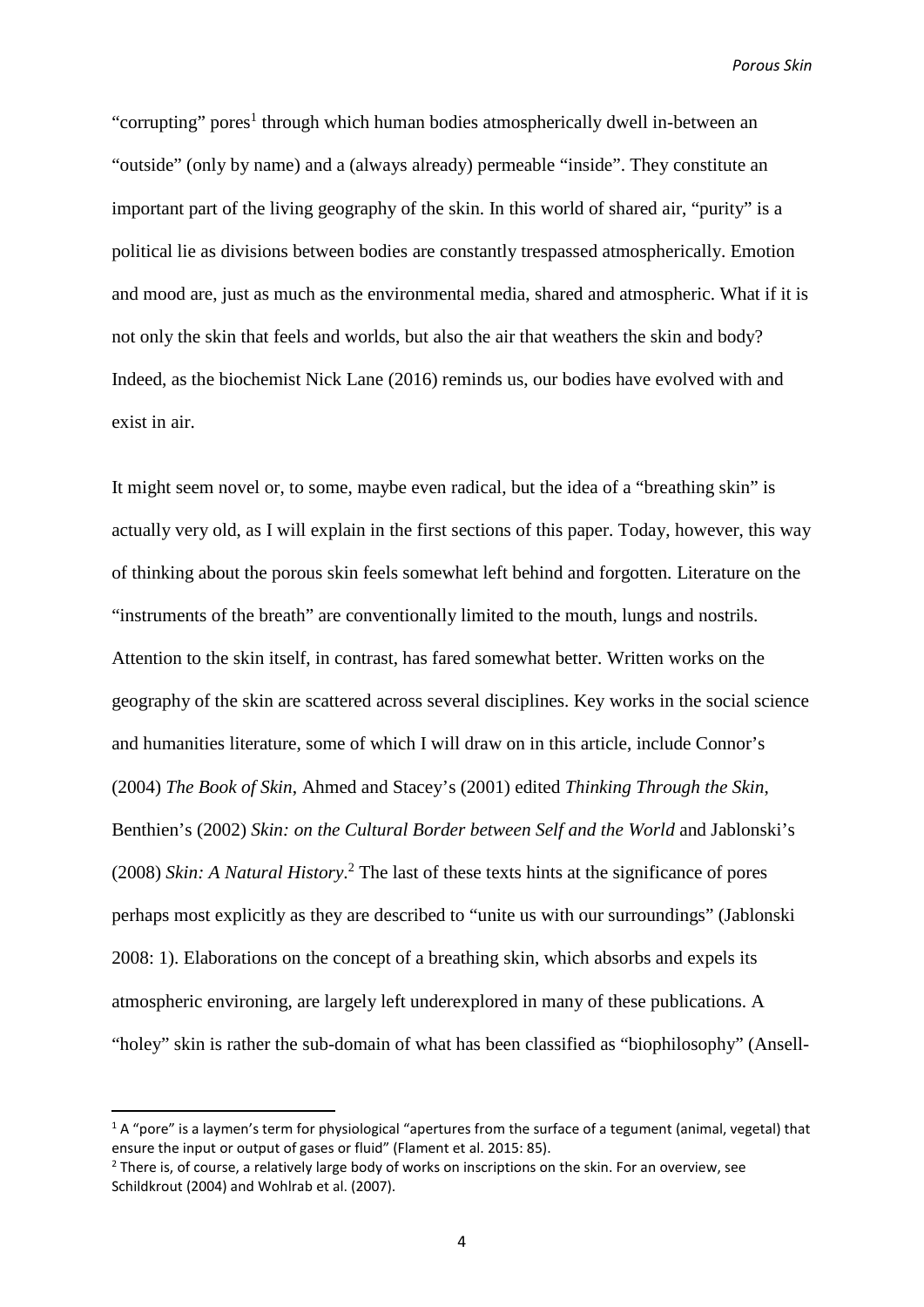Pearson 2012). This body of thought, drawing on Deleuzian assemblages, rhizomes, vitalism and "holey bodies," calls for us to engage with a more "open biology" and, indeed, a more relational understanding of the body (see e.g. Woodard 2012, Negarestani 2003, 2008).<sup>3</sup>

I will draw inspiration from all these and other works to foreground the idea of a body that is always already atmospherically permeated, materially and affectively. The skin, as Adams-Hutcheson (2017: 107) explains, is "where the social, the psychological and the bodily become inseparable". The idea of an "atmospheric body," a term coined by Manning (2009: 15) but also central to artistic work (see e.g. Sinan 2019 and Hawkins' 2019 contribution in this special issue), is rooted in early traditions of medical and metaphysical thinking. I (re)turn to some of these older debates to problematise contemporary myths of a sealed body that requires constant policing against "outside $(r)$ " influences. A porous skin is in modern times deemed both dangerous and fragile at the same time. I aim to retrieve and advance a politically poetic and more open relationship between bodies and the air they share. Holes, therefore, are not in this article conceptualised as unfolding affective disasters or immaterial voids, but rather imagined as *essential, dynamic and constitutive* channels in the making and unmaking of new relations.

The first section of this paper explores the evolution of medical and philosophical debates on the subject of the porous skin. I will draw inspiration from Humorism (from Latin for "fluid" or "liquid") and other traditions of speculative thought to analyse how travelling air was imagined to instil medical and moral powers. The air in these accounts channels both material and affective worlds as divisions between smell, emotion and disease are fused and imagined to flow atmospherically from one porous body to the next. The focus, as I will show, was not

 <sup>3</sup> Deleuze and Guattari (2004) refer to the term "Holey Space" [*espace troue*], and contrast it with their more frequently discussed concept of smooth and striated space.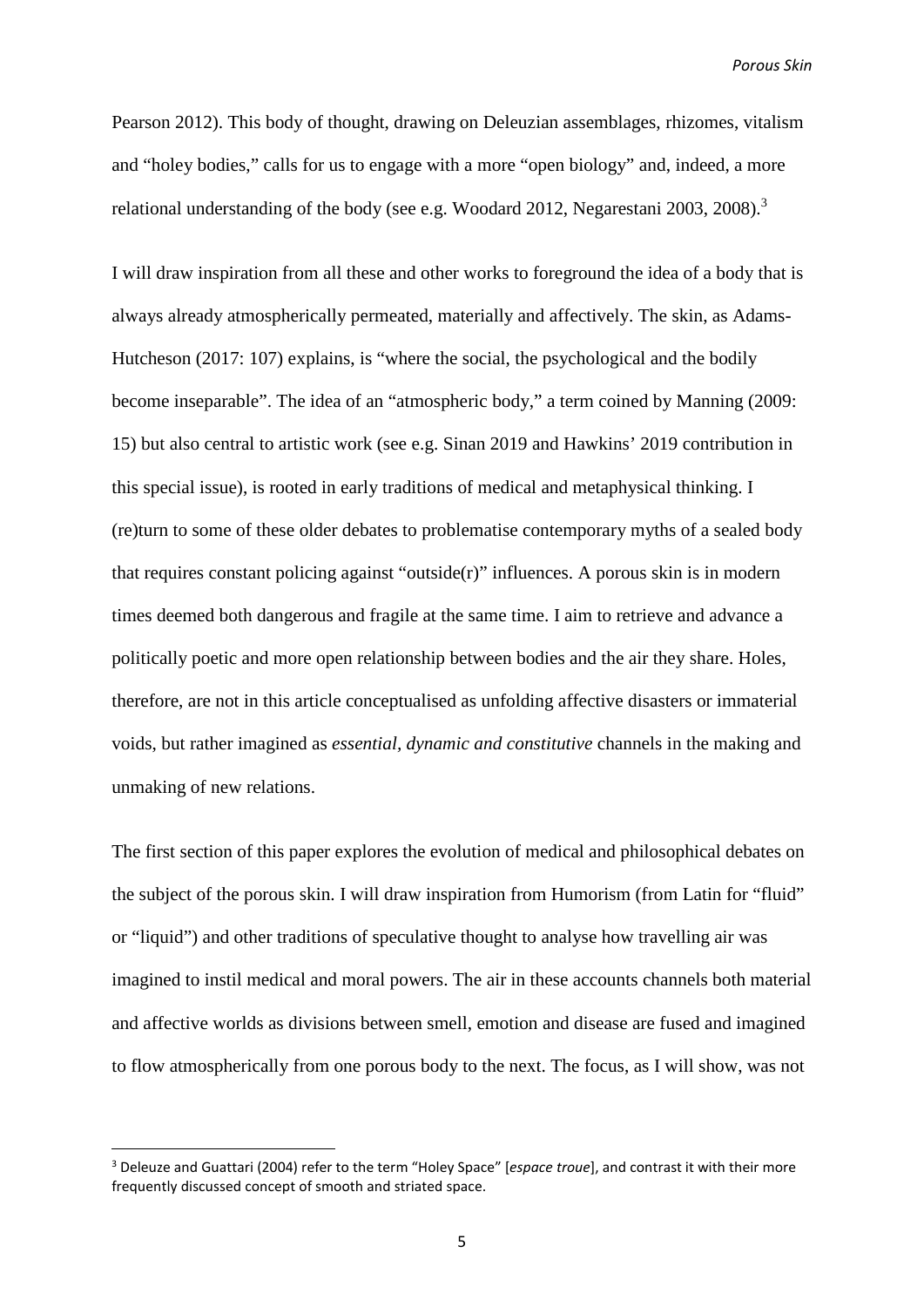on the body, but on the oxygenous air that could nurture life but also spread death. I will discuss the latter in detail in the second section, which analyses the emergence of a politics surrounding contamination in the form of so-called "miasmatic theory." Miasmas were imagined to originate outside the body, but believed to spread through its fragile and shared porousness. Good air could heal a body, whilst bad air could kill. "Atmospheric governance," a governmentality that operated atmospherically, infiltrated and influenced all aspects of cultural and medical life. The third and final section is entitled "corruption," which, as the name suggests, refers to both a physiological and a social "disease". It cannot be reduced to the body alone, although it presently and commonly is understood to be an individual condition, but must be contextualised in a broader atmospheric politics of affective contamination. Corruption, decay and putrefaction, in other words, were not imagined as properties of a singular body, as is the case today, but rather concomitant to wider social, political and metaphysical realities. The idea of a vulnerable and affective porous body never fully withdrew with the onset of the "new anatomical body" (Wheeler 2010). What changed, however, is the policing of its border. I finish the paper by means of a brief exploration into the ways the porous body shapes racial politics today, and with an open invitation to entertain the possibility for imagining a leaky politics based, not on the fixity, but on the porosity of the skin.

### **Skin Breathing**

The skin has received relatively little attention in modern approaches to the human body. Its role seems often consigned to that of an encapsulating cloak that merely helps to contain its interior (Connor 2004). This has recently started to change with the body of literature I outlined in the introduction of this paper. Of greater interest for me now, however, is the more ancient idea of the permeability of the skin. The idea of a porous skin, making a return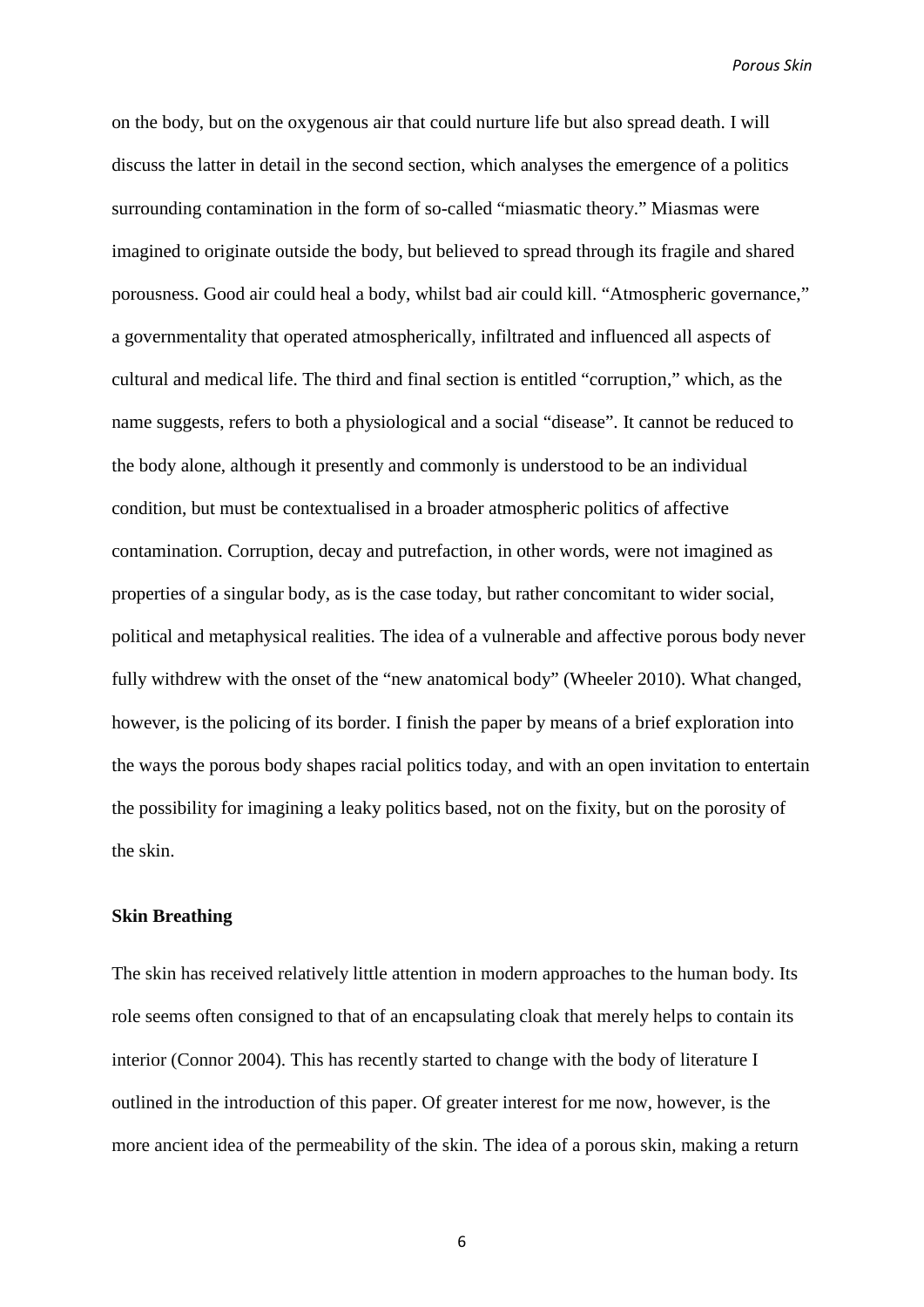in current medical science literature (e.g. Flament et al. 2015 and Shaiek et al. 2016), was up until and even in the decades after the introduction of germ theory in the mid-nineteenth century a popular topic in both medical and philosophical approaches to the body's relationship with the air. That is to say that there seemed to have existed much less of a boundary between the body and its environment when compared to today's imaginings of strict divisions between the corporal inside and the *environ*mental outside.

To appreciate the worth of this older idea it should be remembered that neither the details of oxygen nor its working were known to the ancient Greeks or Romans. That means that it was unclear how or through which processes air (*pneuma*), a metaphysical as much as an environmental category, entered and affected the organs. Was breathing an exercising of the mouth, the nose or the porous skin? Neither was it clear if the mouth shared a different origins than other bodily orifices. Andrew Strathern (2004: 53) goes as far as to argue "that by the late fifth century B.C. in Greece... communication between outside and inside was thought predominantly to take place through *poroi* [pores]." Ancient Greeks speculated for a very long time that the mouth, in fact, had been shaped by the air. "But why," the later Galen (129-200 AD) (in Brain 1986: 3) asks, "if this is so, did it [ie. the mouth] not burst out of the top of the head, since it is characteristic of *pneuma* to rise to the highest point?"

The body-air relationship was imagined, rather differently than it is today, as a site worthy of philosophical speculation. Most of the attention was not centred on the recipient, the body, but rather on the air itself. The former was imagined to have been shaped by and through the act of respiration. The concept of a "breathing skin" played an essential role in defining the body's relationship to its "exterior" surroundings. Orifices and pores seem to have enjoyed equal footing in philosophical and physiological understandings of the body at least until the onset of modern anatomy. Pores, in other words, were imagined to function akin to channels or passageways between the interior and exterior of the body.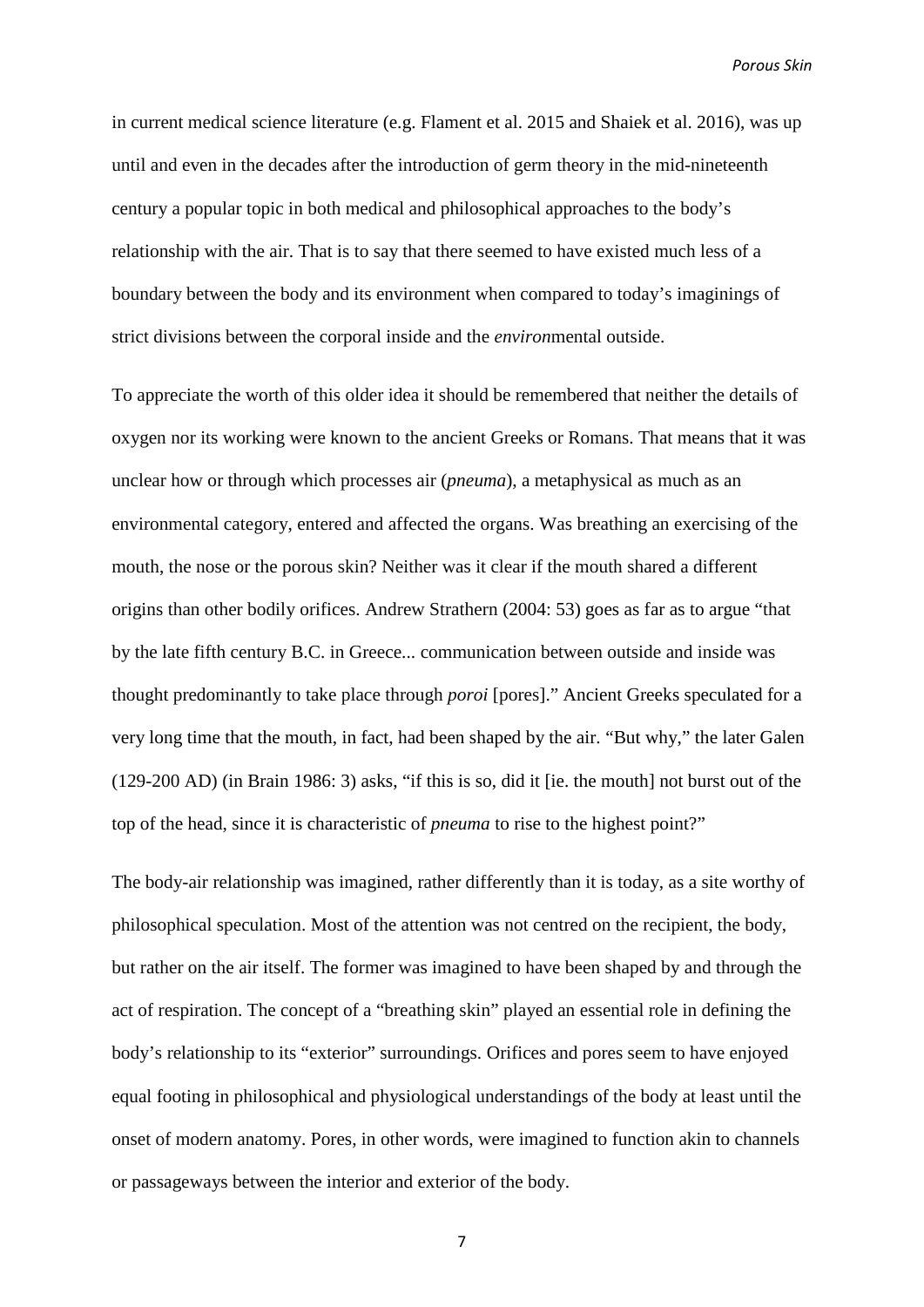The porous skin was thought to serve a dual purpose: "it is at once a large structure for safeguarding the integrity of the body while simultaneously being a layer of exchange and interaction between body and environment" (Hennepe 2012: 524). Hippocrates is by Galen (in Renbourn 1960: 135, my emphasis) described as having been among the first to allude to the idea of a "breathable skin":

As the veins by mouths placed on the skin pass out whatever is redundant of vapours and smoke, so do they receive by the same mouths no small quantity of the surrounding air; and this is what Hippocrates means *when he says the whole body breathes in and out*.

Ideas of the skin as a filtering respiratory layer, analogous to oral respiration, were also echoed in Galen's anatomical theories on the body's innate heat and cardiovascular circulation. He endorsed "a type of *skin breathing*, where arteries on the surface of the body draw in airy substance that surrounds us (during diastole), and eliminate smoky, vaporous residue derived from the burning up of the juices (during systole)" (Aird 2011: 122, my emphasis). Galen, whose medical theories formed the foundation of medieval medical approaches to the body, accepted the possibility of altering the body's interior through skin pores; an idea which would contribute to the practice of bloodletting, which has remained popular in many parts of the modern world (Brain 1986).

The skin's pluralistic purpose, therefore, should not be restricted to the contemporary idea of "respiration," as the concept of the pneumatic breath cannot be reduced to the technical inhalation of oxygen alone (see also the contributions in Škof and Berndtson 2018). Pores and orifices provided the outwards conduit for bodily heat as much as they channelled emotions and moods. Skin pores played an important role in the evolution of Hippocratic' "humoral pathology" (see, for instance, Connor 2004). The holistic practise of respiration, in short, was meant to occur without obstruction or interference. A possible impediment of the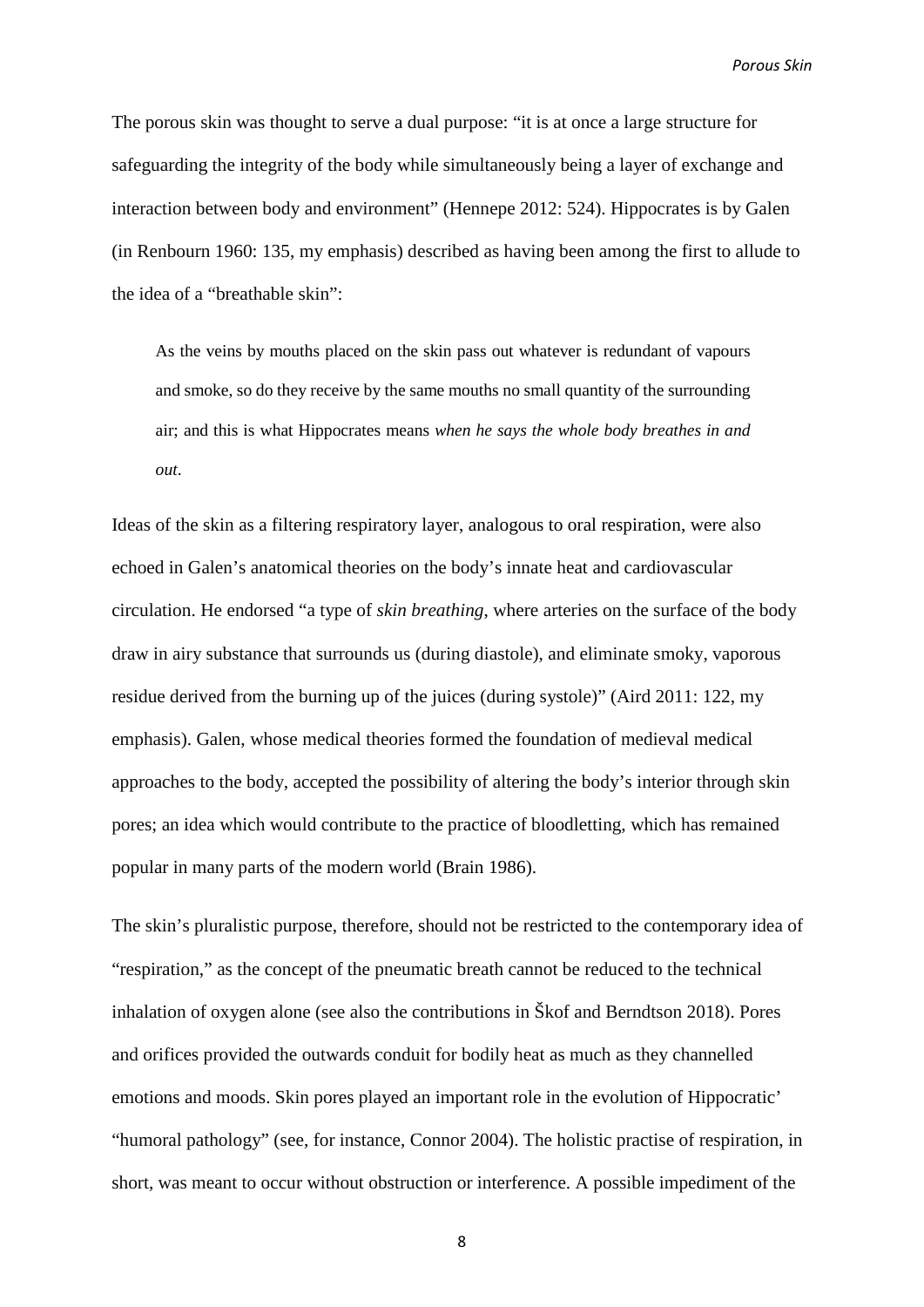pores potentially could lead to an imbalance of the four humours (blood [*Sanguine*], phlegm [*Phlegmatic*], yellow bile [*Choleric*] and black bile [*Melancholic*]), which, in turn, could result in illness or, even worse, death (see also Loudon 1997: 35).

The skin's relationship to the air was imagined as pivotal for sustaining both health and wellbeing. Pores could transmit emotions, sense, disease, light and even souls, which meant that they were imagined to channel physiological, sensory and metaphysical forces. Air, as the medium that moves in and out of porous bodies, was considered heterogeneous, and pores could be "modified" in such ways as to absorb "good" airs and prevent "bad" ones from entering the body. For instance, an "impure" air, in Roman times rendered "miasma," was imagined to be the principle cause of both epidemic diseases and moral decay. Indeed, bad air did not result in pestilence, but rather was pestilence itself.

# **Contamination**

A person became infected when "miasmas invaded the body and disturbed its vital functions" (Karamanou et al. 2012: 58). The cause of polluted air matter, *miasmata*, had been a subject of speculation since, at least, the time of Hippocrates. Efforts to explain the roots of diseases and epidemics were not limited to medical reasoning alone, but included cosmic forces, witchery and demonic spirits<sup>4</sup>. The underlying foundation for such holistic views was the interrelationship assumed to exit between earth and organic life. "Since human beings are created from the same components as celestial bodies there is a belief that there are correspondences between [the microcosm] and the macrocosm" (Santer 2015: 60).

 <sup>4</sup> A famous example is the Swiss physician Paracelsus who attributed the cause of the plague to "a psychophysical interaction between man and the stars" and "sinful imaginations" (Chiu 2017: 60). The forgotten medieval thinker Albertus Magnus, later canonised as saint and teacher of Aquinas, argued that the Great Conjunction of Jupiter and Mars was responsible for pestilence in the air (Santer 2015).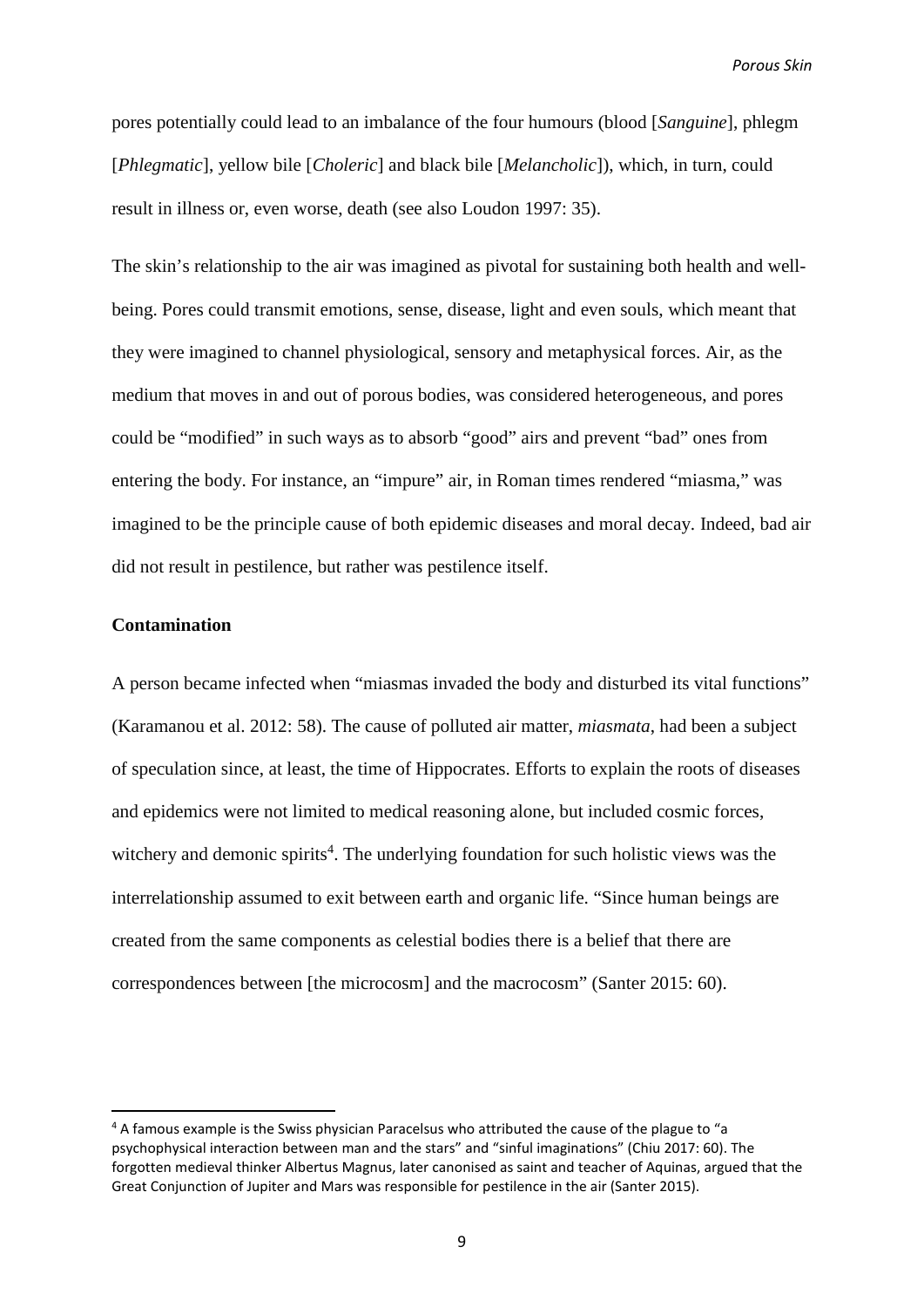This radical and communicative openness helps to explain why the term miasma, invariably translated as "impure" or "degenerate" air, was in the Greek original a religious and moral, rather than a purely modern and independent medical category (Jouanna 2012). Despite progress in making matter scientifically knowable, through for instance, the microscopic inventions and discoveries of Anton Leeuwenhoek, the principles of "Miasmatic theory" remained stubbornly intact throughout and even long after the European Renaissance. Growing urbanisation during the European Middle Ages and the spreading of Christianity led to a steady rise of the cultural significance attributed to putrid effluvia. The porous body's relationship to the air was pivotal to medical discoveries, a person's moral standing, changes in the built environment and atmospheric governance. In other words, it was not the body that was considered vital to health or even morality, but rather its relationship to the air.

Dugan (2011: 108) explains that "early modern epidemiology understood the body's relationship to discrete, local environments to be a fundamental component of contagion." Borrowing from Hippocratic medical science, good health was defined through its relationship to water, soil but especially air. This old model inspired "Greek, Roman, and Islamic medicine" to accept the idea "that health [was] best preserved by breathing pure air, not polluted by vapours from marshes, pools, swamps or sewers" (Ten Have 1990: 22). It suggests that the porous body was not seen in control of itself but rather imagined to be dependent on and susceptible to the contingent and fluid forces of the "elements."

Shildrick (1997: 20), following Foucault, notes that it was only during the enlightenment period that diseases and death started to be seen as "an inherent property of the pathological body." Given fears of atmospheric contamination, the "leaky body" (Shildrick 1997) was imagined as both vulnerable and dangerous. There was an imagined need to protect the body from larger atmospheric forces of corruption and putrefaction. In fact, fear of contagious fluid bodies are still very much alive today. Today, however, it is no longer the air, but rather the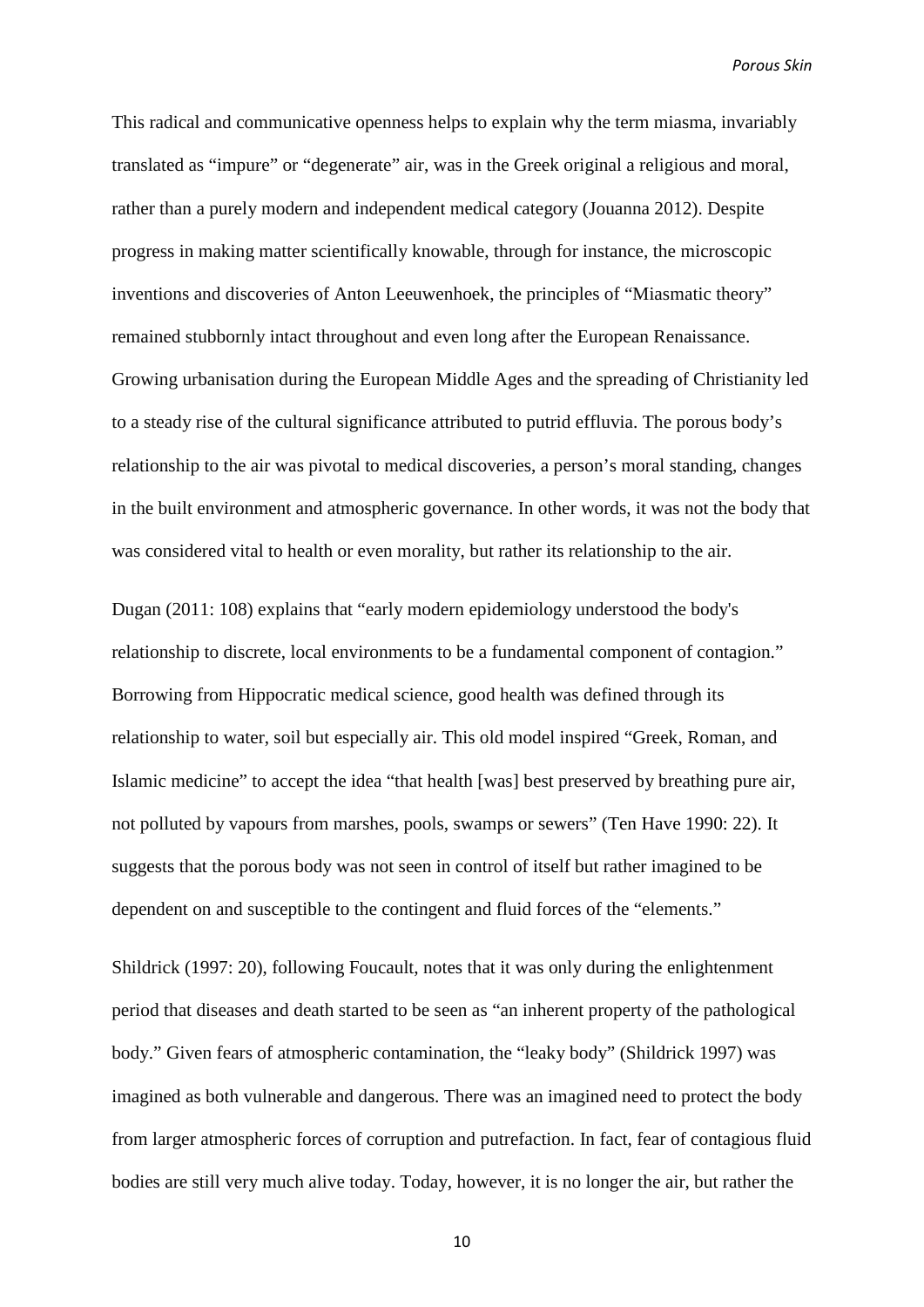undividable and individual body that is made responsible to secure and control its own leakiness. This responsibility is not limited to the private sphere but refers also to the public realm. Sometimes it is easy to forget that the "order of the solid, visible body is only one way… in which one spatializes disease" (Foucault 2003: 3). Controlling the miasmic atmosphere to securitise the fragile, permeable state of the body constituted an earlier regime of atmospheric governance that was characterised by a moral and medical urgency to prevent corporal atmospheric corruption. The emphasis on atmospheric health was not merely a private affair but a public necessity to avoid wider societal and corporal contamination.

Orifices and pores, as the only openings of the body to the exterior, operated as cultural, political and metaphysical border zones that affected and influenced the evolution of much larger societal discourses. Bodily holes necessitated a regime of atmospheric policing that comprehensively attempted to tune the body's relationship with the air. An English court case from the seventieth century, for instance, reveals that foul airs were considered a health threat and an actionable offense (Hubbub 2007: 213). Towns were planned to secure the healthy from the infected parts of the population and architects embraced ventilation as a spatial technique to dilute the concentration of bad airs. Physicians, in their turn, looked at olfaction to purify contaminated airs (see e.g. Corbin 1986), whilst priests used incense to disinfect pestilence. "Atmospheric governance," a term I have used in another context to describe a particularly form of biopolitics (Nieuwenhuis 2018), was an integral component of the religious and political everyday. The human body, imagined porous from birth, always stood in direct contact with its "not-so-exterior" atmospheric surroundings. Corruption referred not to an individual responsibility, but rather was a consequence of much larger forces.

Contamination, from *contamen* ("pollution", "impure" but also "touch", "contact" and even "fusion"), was concurrently corporal and mental, physical and allegorical. Inhabitation of a better air could medically sanitise as well as improve someone's moral and religious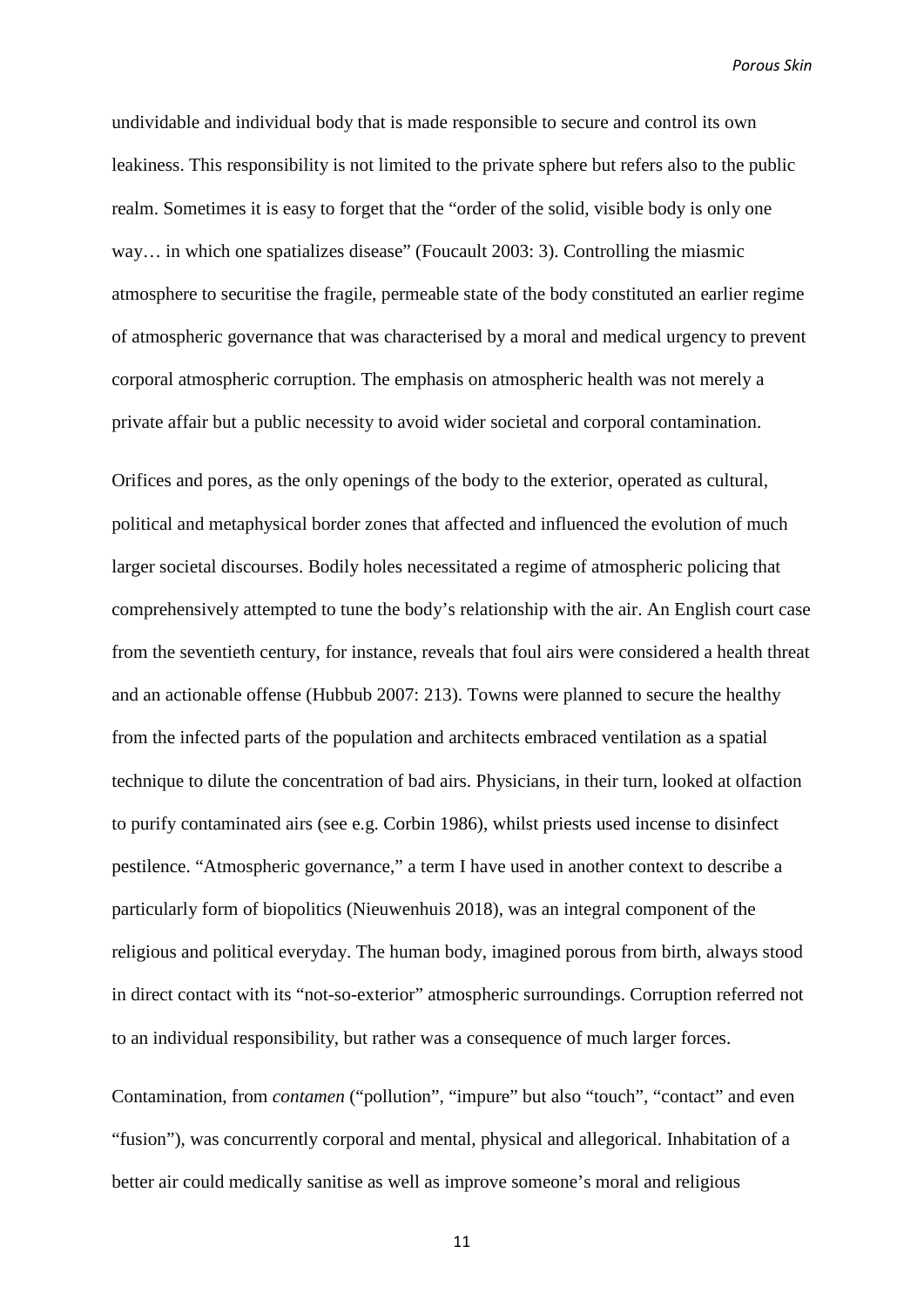standing. For instance, the burning of olibanum, used in both religious and medical ceremonies, was simultaneously a means to cleanse, sanctify and purify contaminated air (see further Dugan 2011 and Freedman 2008). Freedman (2008: 67), whilst providing accounts of the plural sensory geographies of the medieval spice trade, describes how grounded up crystal jet mixed with pomegranate juice was fumigated and used "to provoke menstruation… a test for virginity and an antidote to the effects of evil incantations". Indeed, as Shildrick (2002) explains in her *Embodying the Monster*, the "fluid" "nature" of the female body was (and still is) perceived as exceptionally predisposed to corruption (of both the moral and physiological kind). "Vulnerability," she (ibid. 72) writes, "is feared as a condition of both mind and body, an ontological as well as physical state."

The danger and cultural significance of a vulnerable "open" skin, troubling the division of inside and outside, was at the time perhaps best exemplified by the experience of Europe's so-called Black Plague (1347 to 1351). People were so afraid to expose their pores to this "moist" and "warm" disease that "Europe entered a [long and] pungent no-bath era, which lasted until... the mid-eighteenth century" (Cantor 2015: 23). The risk of falling victim to corrupt air had both medical and moral implications, which meant that an infected person suffered from a stench of both medical and sinful degeneration (see also Classen et al. 1994, Bayless 2012). The morally and medically infected, who also often were poor, were not only seen as victims, but also as enablers of the disease. Their deformed bodies were treated as "more-than-corporal" as they merged atmospherically with the disease (perhaps in a similar way that contemporary gay victims of AIDS continue to be held synonymous with the disease (e.g. Cadwell 1991)). That is to say that the disease was not only treated atmospherically, through strategies and techniques of fumigation, cologne and insulation, but also that it ate away (in both a real and figurative manner) at corporal fixity and solidity. Corruption was mental, physical and moral; affective and material at the same time. As their bodies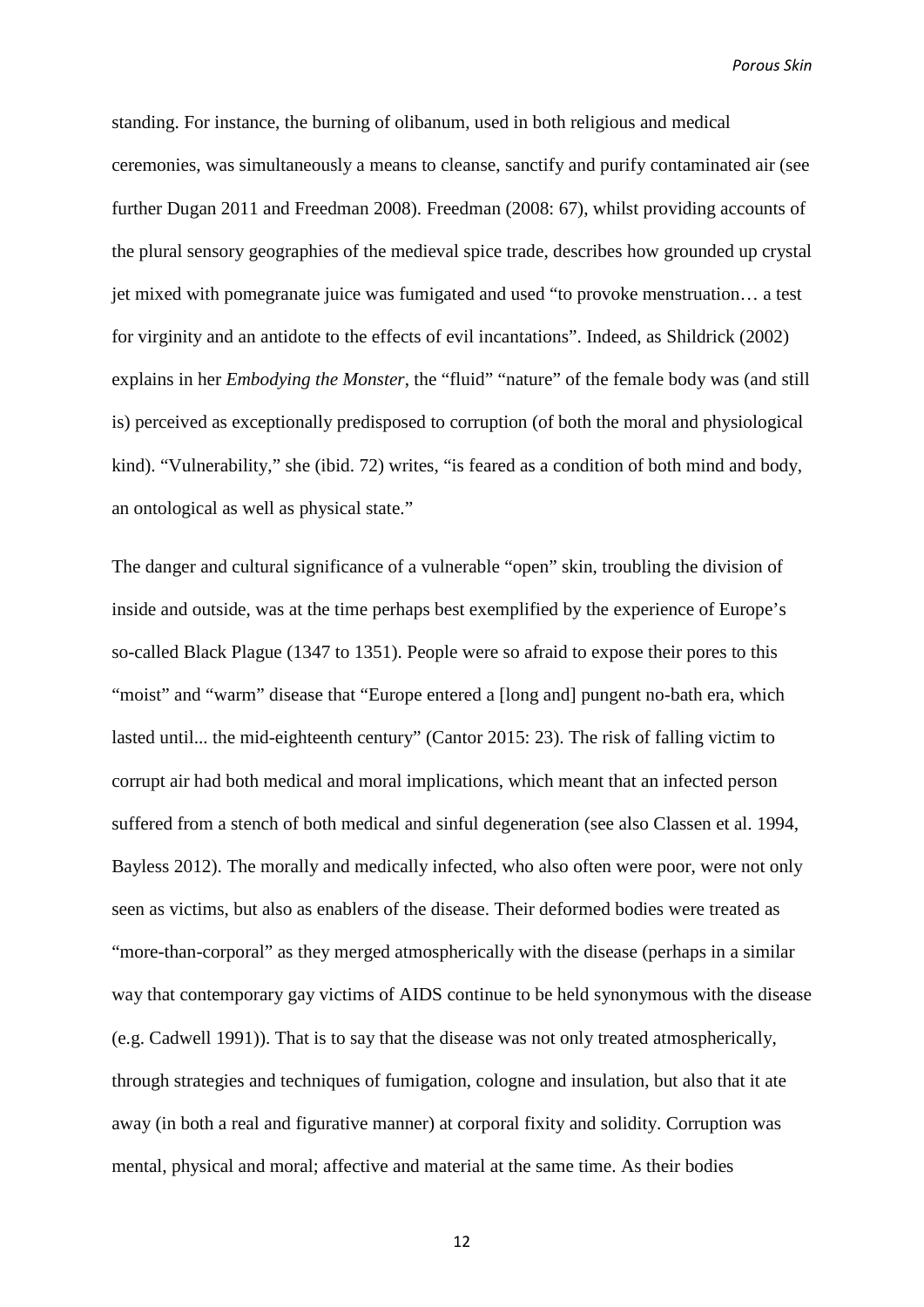deformed, victims merged with the disease, their holey bodies considered (and remembered) as vulnerable and dangerous at the same time.

### **Corruption**

The widespread and lethal nature of the bubonic disease led to speculations about the origins of or culprits responsible for the pandemic. Different holed geographies were blamed: corporal, terrestrial and religious. Some argued that holes in the earth, generated by earthquakes, ignited poisonous vapours into the air, whilst others argued, albeit not against the former, that Jews and their sinful bodies were to be held responsible for the spreading of pestilence. As said, these explanations were not mutually exclusive but in complicated ways overlapped and interconnected. The underlying thought of the supposed intentional contamination of water and air by Jews, which resulted in a genocidal campaign against them, shares similarities with the rhetoric that incentivised the gas chambers of the Second World War.<sup>5</sup> In both episodes, they were not simply portrayed and imagined as degenerate, decadent and leaking but also treated as and, more significantly, made synonymous themselves with vermin and pestilence<sup>6</sup>. The idea of a *judaeorum pestis*, or a "Jewish plague," has a history that goes back a very long time (e.g. Cooke 2009). Their clinical removal from Nazi German society was, as Esposito (2011) explains, diagnosed and treated as a medical intervention to "immunise" or wall-off the German national body. Jews were considered to be the literal parasites that infected, corrupted, fed-off and threatened to *hollow out* the German body, endangering the preservation of its health and the solidity of its *wholesomeness*.

 <sup>5</sup> In fact, Hitler (in Confino 2014: 127) himself makes a direct reference to this similarity in *Mein Kampf* in which he writes that the "Jew is a 'pestilence, a moral pestilence, with which the public was infected... worse than the [fourteenth-century medieval] Black Plague".

 $6$  This is a trope which continues to haunt the contemporary migrant Other until the present day.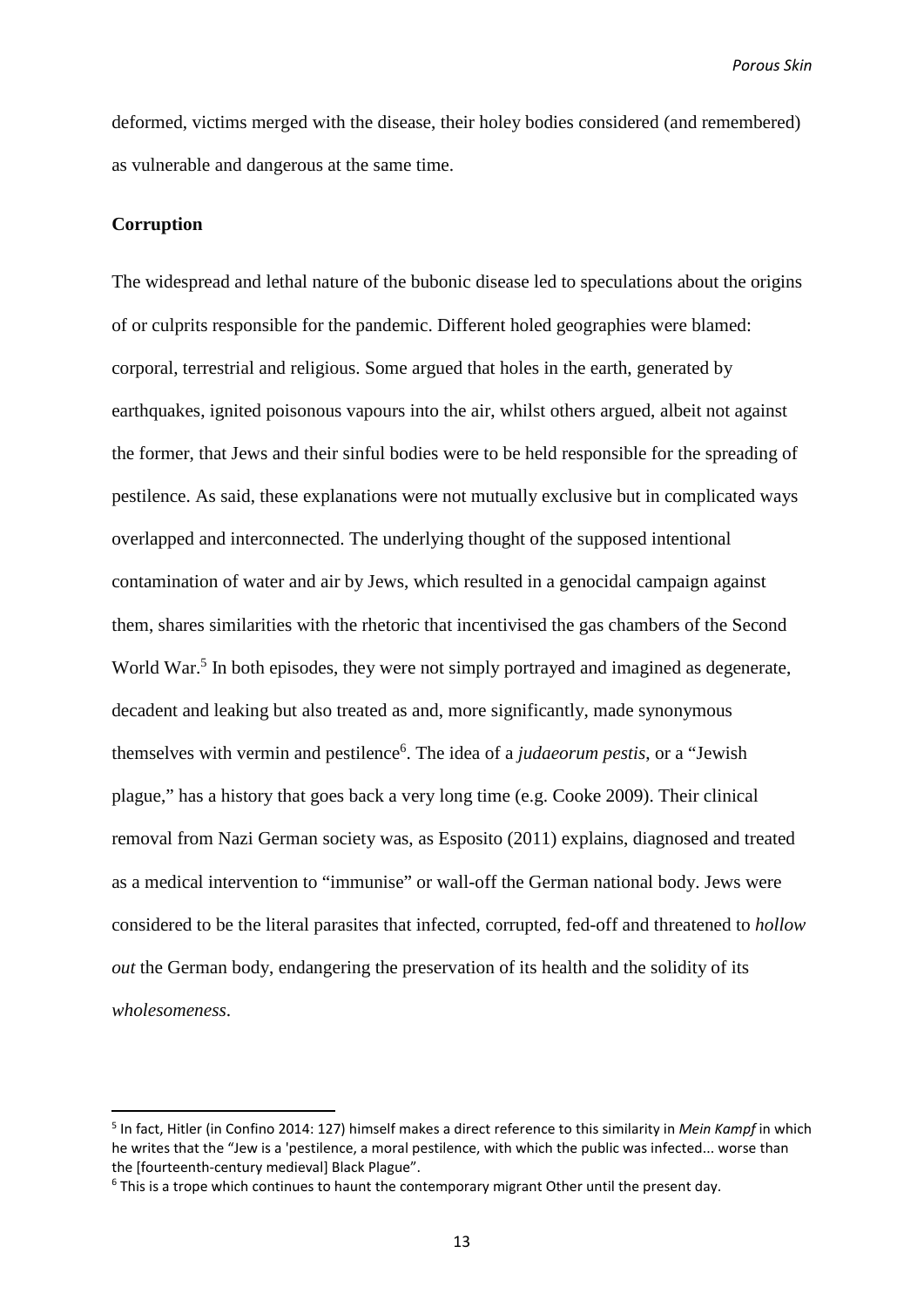Fears and anxiety of decomposition, a pathogenic process of bodily holing, are not limited to imaginations and allegories of a "rotting" political or even a material body. It is important to take a step back to appreciate and recognise that holes and pores are experienced in affectively complicated ways. "Trypophobia" is a little studied, but widespread, psychological aversion to holes, which arouses emotional responses of strong disgust as well as physiological feelings of discomfort (e.g. itchiness, goose bumps and nausea). A recent study (Kupfer & An 2018: 731) suggests that individuals with trypophobia, a "fear-based condition" with evolutionary origins, "react as if they are threatened by infestation by ectoparasites [ie. organisms that live on the skin]." The body responds through "skin sensations like skin crawling and itching," while poisonous-like feelings provoke "prototypical disgust responses like nausea and vomiting." The skin's affective reaction to the possibility of corruptible porosity is of such an "extent that even a stimulus like a cluster of holes in a wall can elicit disgust" (ibid. 739).

Organic holes elicit not only complicated feelings of fear and abhorrence, but are also known to arouse intrigue and even fascination. It is no coincidence that putrid foods, simultaneously nauseating and compelling, are a recurrent theme in modern and traditional aesthetic celebrations of ambiguity, transiency, movement and ephemerality (e.g. Elkins 2005:  $70$ )<sup>7</sup>.

Holes and pores facilitate the channelling of affective and organic atmospheres whilst destabilising myth of stable and determinate forms, binary relations and trust in order, health and authority. They evoke embodied affects that undermine illusions of control and containment. Their appearances provoke reactions of despair, horror, fear, disgust but also, and concurrently, curiosity and bewilderment. The permeation and disintegration of a surface,

 <sup>7</sup> Perhaps the most famous example is Caravaggio's *Sick Bacchus*. The artist, whilst fleeing from the plague himself, depicted the Roman Dionysus in a black and intoxicated manner with rotting fruits in the foreground.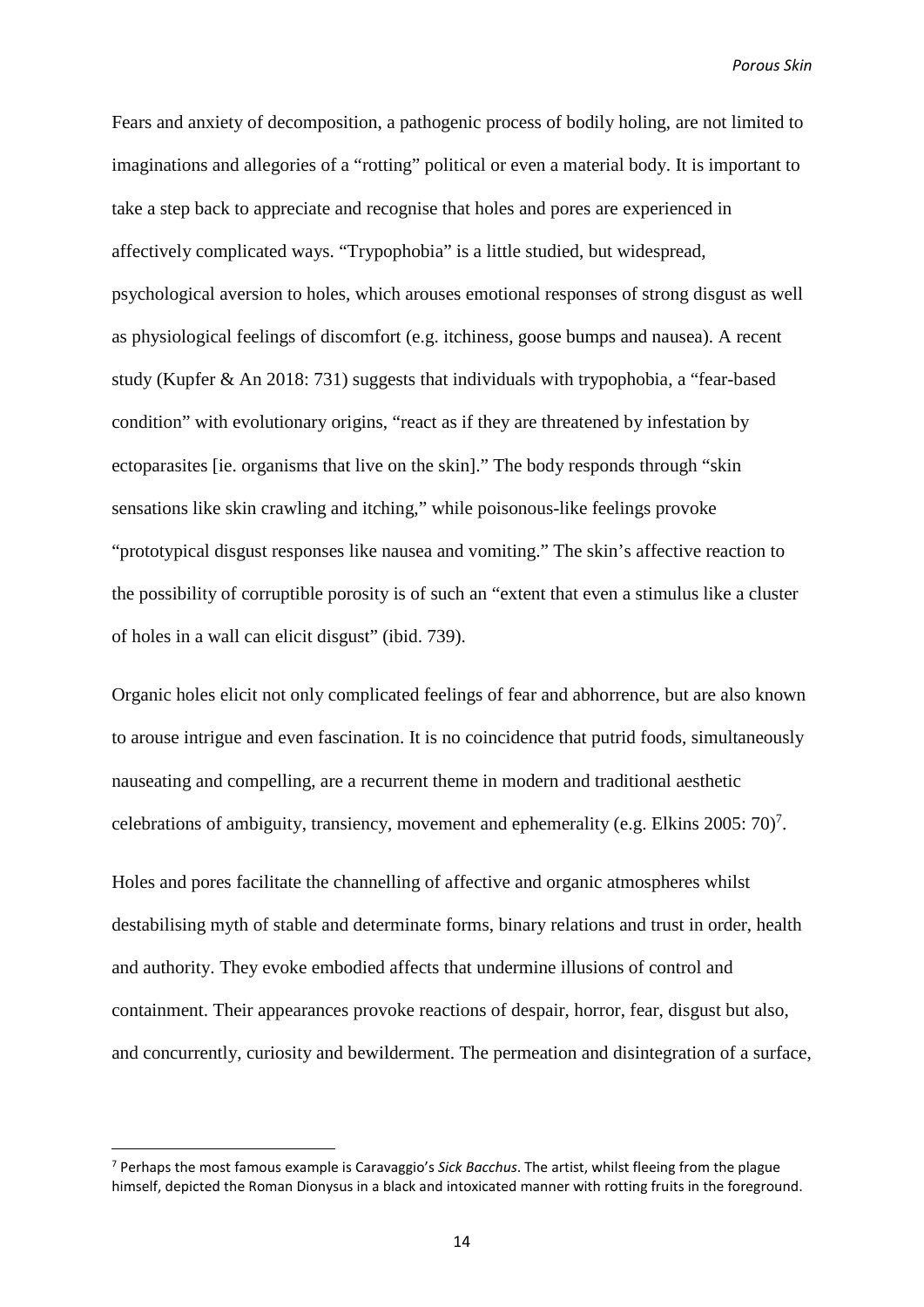or the realisation of the possibility thereof, is in both senses of the word an "ungrounding" and "unworlding" or "disorienting" experience (see also Koerner 2019 in this special issue).

Part of the "allure," then, seems to stem from the origins and nature of the forces that channel through the pores and holes of the body; gases, putrid odours, blood, urine, air and, indeed, also death. Holes do not play a passive role in this regard, but actively facilitate as much as challenge and make visible what happens when myths of inside/ outside binaries and closed systems disintegrate. By focusing attention on their creative and creating conduit morally, medically, culturally, religiously, we realise that they are opening spaces that allow for different relations and new meanings to emerge. Corruption is a destructive process as much as it is a productive force.

Disintegration is an act of (re)generation as it takes seemingly finished forms and reshapes them into something anew (*corruptio unius sit generatio alterius*) 8 . Such old alchemistic formulae help explain why putrefaction was a favourite subject among many of the Surrealists. They deployed its rotting characteristic as a subversive strategy against modernity's principles of form, fixity and solidity. The author of "formlessness" (*Informe*), George Bataille, felt inspired by the Surrealists and wrote extensively on affective holes and corruption. Most famous, perhaps, is his fascination with decomposition in *Eroticism: Death and Sensuality* (1986: 46-47):

The corpse will rot; this biological disorder, like the newly dead body a symbol of destiny, is threatening in itself. We no longer believe in contagious magic, but which of us could be sure of not quailing at the sight of a dead body crawling with maggots?

<sup>&</sup>lt;sup>8</sup> "The corruption of one thing is the birthing of another" — this Latin scholastic aphorism appears frequently, and in various ways and for different purposes, in the European and Arabic canon (e.g. Aristotle, Avicenna, Aquinas, Dante etc.).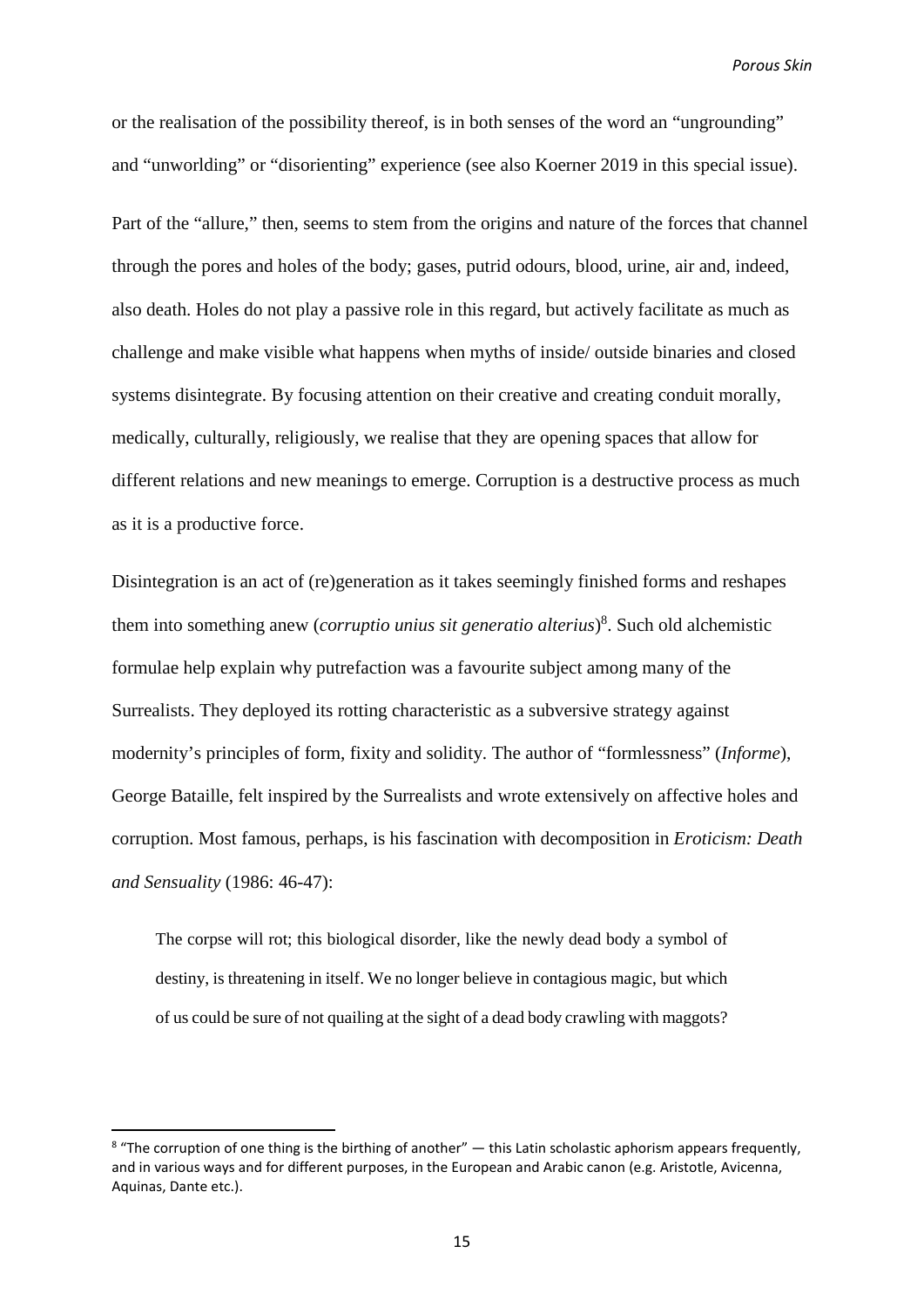The contemporary Iranian alchemist Reza Negarestani (2008:185), drawing his inspiration from similar sources, has attempted to capture the affective power of decaying holes for an alternative, subversive politics. He explains "[p]ower requires a ground in order to turn into a formative power (power of law, the State, religion, et cetera), and decay incapacitates the ground by which power is instrumentalised." Holing, for Negarestani, constitutes a strategy that challenges the authority of grounded and solid ontologies. He shares in common with the aforementioned feminists a fascination with openness and holes as "ambiguous entities… within solid matrices, fundamentally corrupting the latter's consolidation and wholeness through perforations and terminal porosities" (ibid. 43). Pores are "ungrounding," both affectively and materially, fragile and dangerous at the same time. They make aware the temporal immediacy and spatial proximity of an outside that never really was or truly is outside.

Although the "natural" state of the body is one of porousness and permeability, a state that facilitates and consolidates its own contagious animation (though birth, sustenance, breath and decay), a holey body is rarely every accepted socially or politically. It triggers emotions and feelings of discomfort, pain and revulsion, even though our body leaks all the time. "Indeed, the skin is not an impermeable boundary but a permeable zone of intermingling and admixture" (Ingold 2011: 87), or, if we would follow Negarestani (2003), to be open is to be contaminated with the ungrounding, epidemic "germinality" of life, which is fascinating, fragile and terrifying at the same. Putrefaction is the unholey mirror image of the breath.

Compared to the modern idea of skin subjectivity, famously explored in Didier Anzieu's *Skin Ego*, in which "[t]he self," as Prosser (2001: 53) explains, is believed to "[derive] from the skin, from those first touches in childhood that create a sense of ourselves as contained and social," pores help facilitate alternative, more fluid relationships to self and other. Looking at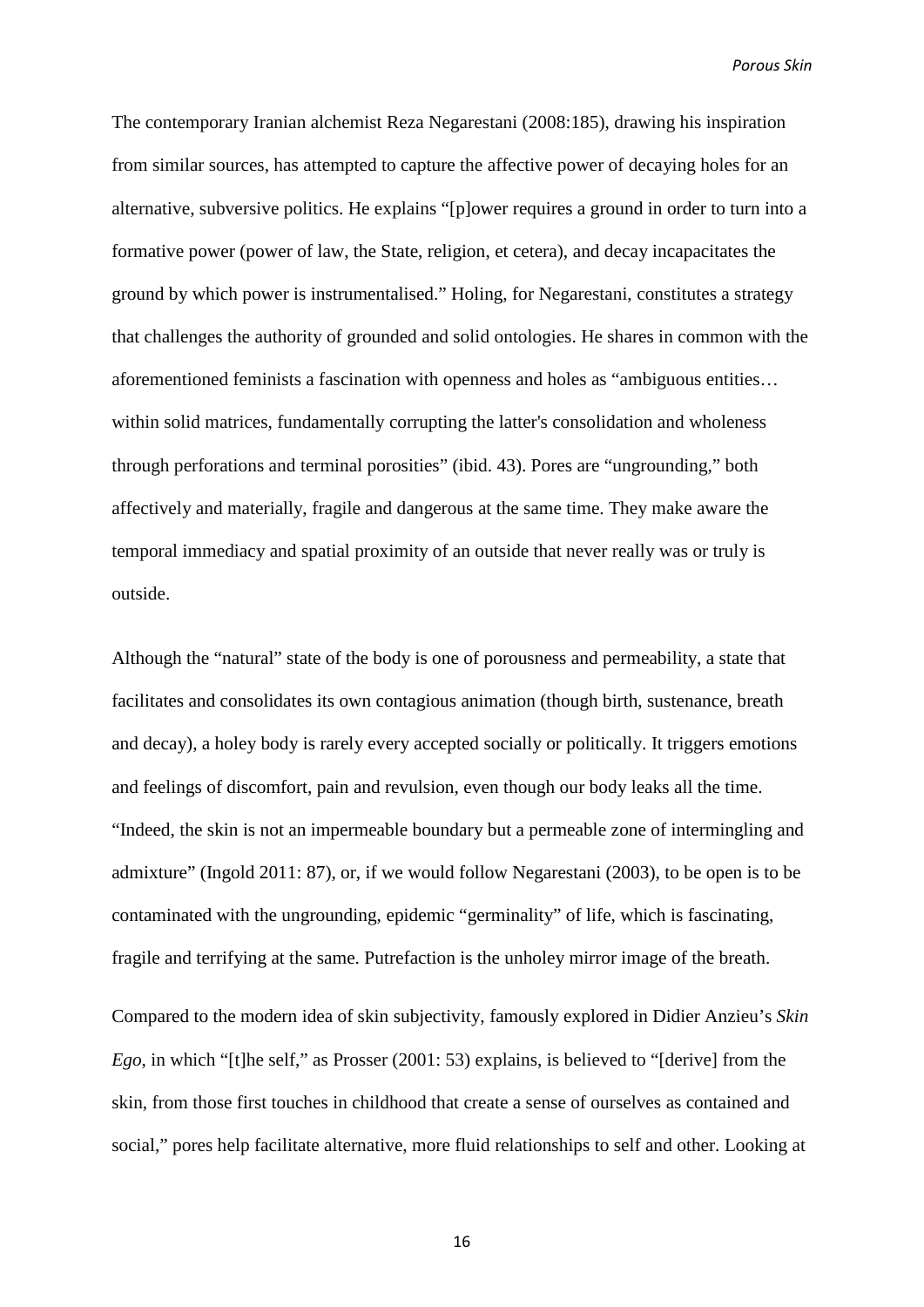the skin as porous means that it is no longer an endpoint, fixed in time, containing something valuable in and of itself, nor does it individualise or fix bodies in the form of an insulated pathology. A porous skin is more akin to an always ongoing process shaped by weathering forces that travel through and blend inside and outside. Perhaps it is more unclear than I would like to admit where the "I" of my respiratory being (the "I am") begins or ends.

### **Porous Politics**

Politically, a lot could be gained from challenging accepted wisdoms of a closed skin that encapsulates a supposedly finished and self-contained body. The idea that pores can be opened to air, according to the old Epicuren-inspired principle of "constriction and relaxation" (*strictum et laxum*), speaks to the originally holistic conceptualisation of the term "complexion" (from Latin *con,* "together" and *plectare*, "to plait or twine"). Complexion was, as Nancy Siraisi (in Wheeler 2010: 22) explains, "never an absolute but always a relative quality." The interpretation of a readily receptive, malleable and fluid skin, which remained the norm deep into the European Renaissance, started from the premise that the body's interior and exterior adapted atmospherically.<sup>9</sup> "Geo-humoralism," a term coined by Floyd-Wilson (2003: 1) to refer to an early modern reinterpretation of the pre-Socratic idea that the humours were responsible for ethnological difference, was in England "the dominant mode of ethnic distinctions in the late sixteenth and early seventeenth centuries." Humoral thinking, she (2003: 3) argues, was so universally accepted that it is "fundamental to early modern English conceptions of how their own, more northern, bodies and minds were shaped and influenced by external forces." It is through the prism of geo-humoral thinking that the English ethnic identity was able to transform, reinvent and "rectify" itself from the negative

 <sup>9</sup> As late as 1775, the German physician Johann Friedrich Blumenbach (in Wheeler 2010: np, my emphasis) wrote that "colour, whatever be its cause, be it bile, or the influence of the sun, the air, or the climate, is, at all events, an adventitious and easily *changeable thing, and can never constitute a diversity of species*."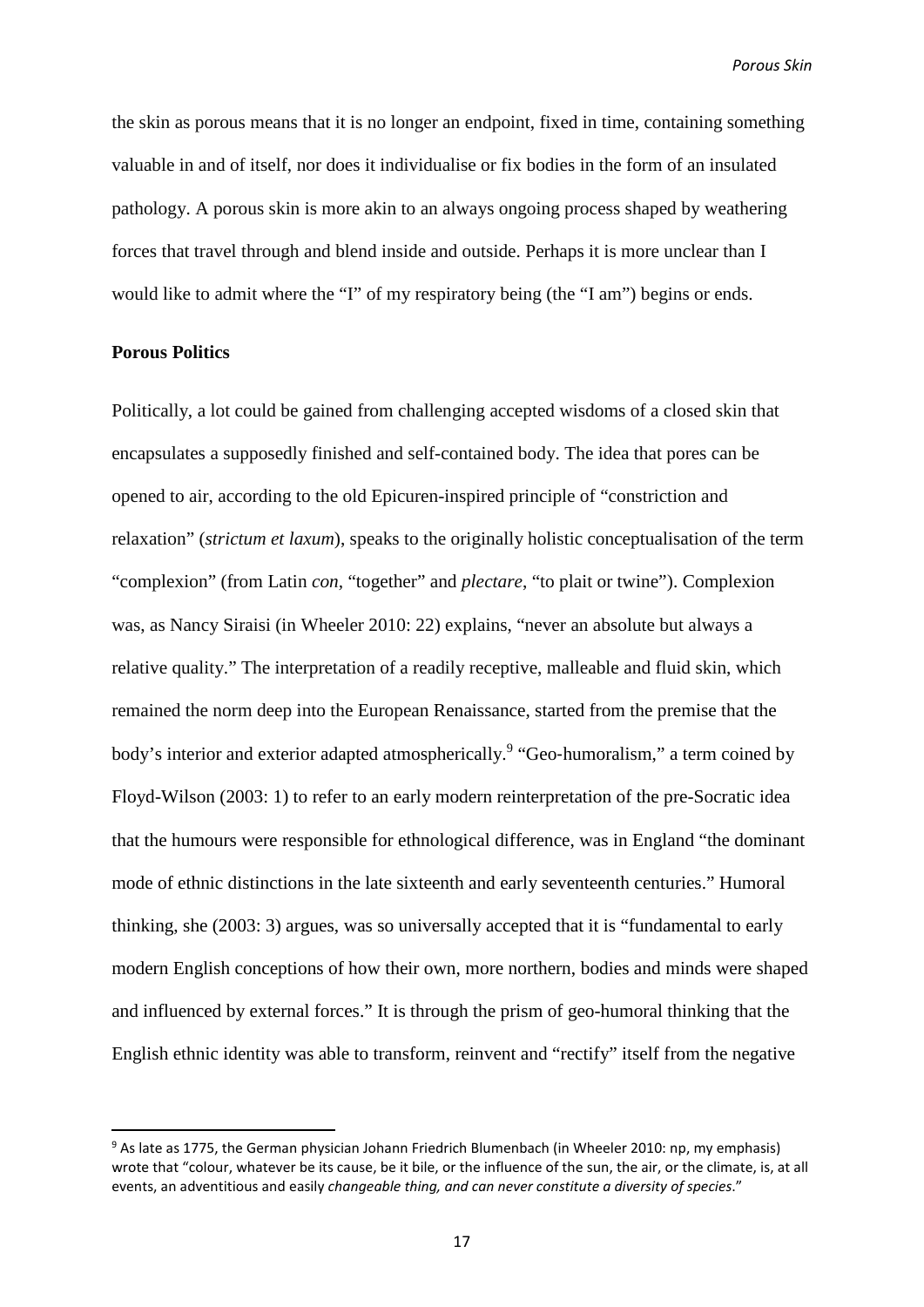Northern traits that historically were imposed upon it. Cultural inferiority, intemperate behaviour and savage barbarity, classical associations originally attributed to Northern bodies, were later subverted and inversely inscribed into the bodies that the Empire colonised. England, in contrast, became a climatological zone that produced moderate, temperate and civilised bodies.

Social meanings attributed to the relationship between ethnicity and skin were far more varied and fluid than they are today. Johann Nicolas Pechlin (1646–1706), a central figure in early anatomist thinking about skin colour, concluded that dark skin was "'a superficial attribute, adhering in a thin web', not a sign of any divinely ordained curse or permanent inferiority… [Skin colour] *means* very little" (Koslofsky 2018: 148, 153, original emphasis). It was too instable and contingent to be meaningful as a means to differentiate between people. Craig Koslofsky (2014: 797, own emphasis) explains that "[t]he *interior and exterior of a person were one*, visible through the temperament, hair and eye colour, personality, and skin: together they made up the "complexion" of the humoral person". This also meant that explanations for differences in skin colour, emotions and moods were in similar ways connected to the body's intimate relationship with the condition of the atmosphere and the texture of skin pores. In other words, central to identification of self and Other was the skin's radical openness and not its statically fixed epidermal surface. The skin cannot be said to have had the same representational and deterministic value that it has today, but was, rather, conceived as fluid, malleable and relational in its mediation with the body's interior and its exterior atmospheric surrounding(s).<sup>10</sup> Koslofsky (2014: 799) shows that the skin was not explained as a separator in "eighteenth century popular and learned conceptions," but that the

<sup>&</sup>lt;sup>10</sup> Atmospheric relations did not only produce greater fluidity along ethnological lines, but also enjoyed powers that destabilised subjectivities of gender (see, for instance, Paster 1998). This meant that masculinity was accepted to be a fluid, changeable and plural category.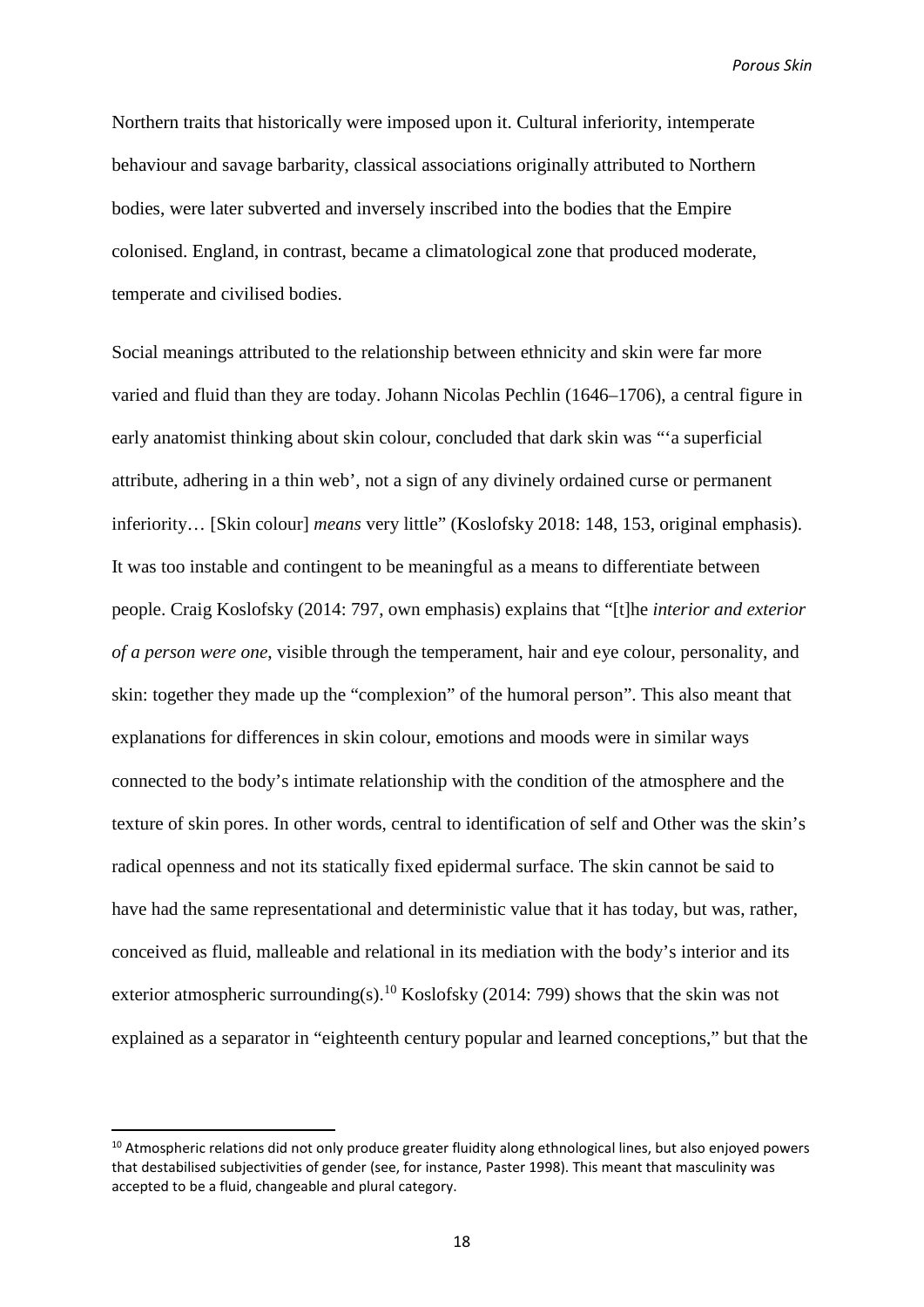emphasis was on the "the porosity of the skin and its ability to admit all manner of influences and expel all manner of substances."

This started to change, albeit very gradually and in very elastic ways, with the onset of the transatlantic slave trade and the arrival of the "'new' anatomical body of the seventeenth century… that eventually helped detach skin colour from the larger matrix of temperament in humoral theory" (Wheeler 2010: 2). The newly accepted meaning of the word "complexion" came to refer to someone's "biological" colour of skin, which resulted in the gradual codification of the epidermis as an innate category to classify and differentiate people on the basis of "race". Colonialism transformed blackness into a scientific question in and of itself. The "fact" of Blackness was in this long, but not inevitable, process reinvented from "a sign of… wisdom, spirituality and resolution… [to a symptom of] inferiority [that justified] a growing slave economy" (Floyd-Wilson 2003: 10, 11). The process that facilitated this change was a gradual thickening, deepening and closing off of the skin.

The gradual withdrawal of a breathing skin and holey body meant that fluidity, malleability and adaptability, all intrinsic properties of the original concept of complexion, were replaced by the deterministic principle of one's skin colour. The "closing off" of the body also led the medium of air to withdraw from its original affective and relational potency. It lost its potency and significance as a cultural, affective, moral and physiological medium. The porous body, in short, was replaced by a political aesthetics that valued an autonomous, immutable and anatomical body that could be classified and identified on the basis of its skin colour. Consequentially, racial identification, as defined by a limited epidermal schema, became the primary category to produce, enact and differentiate self and Other. The schema shapes and divides political subjectivities and presents them as if materially perennial and terrestrially grounded rather than ephemeral and atmospherically porous. The myth of the supposed stability of skin colour, as an immutable phenotypic reflection of a deeper human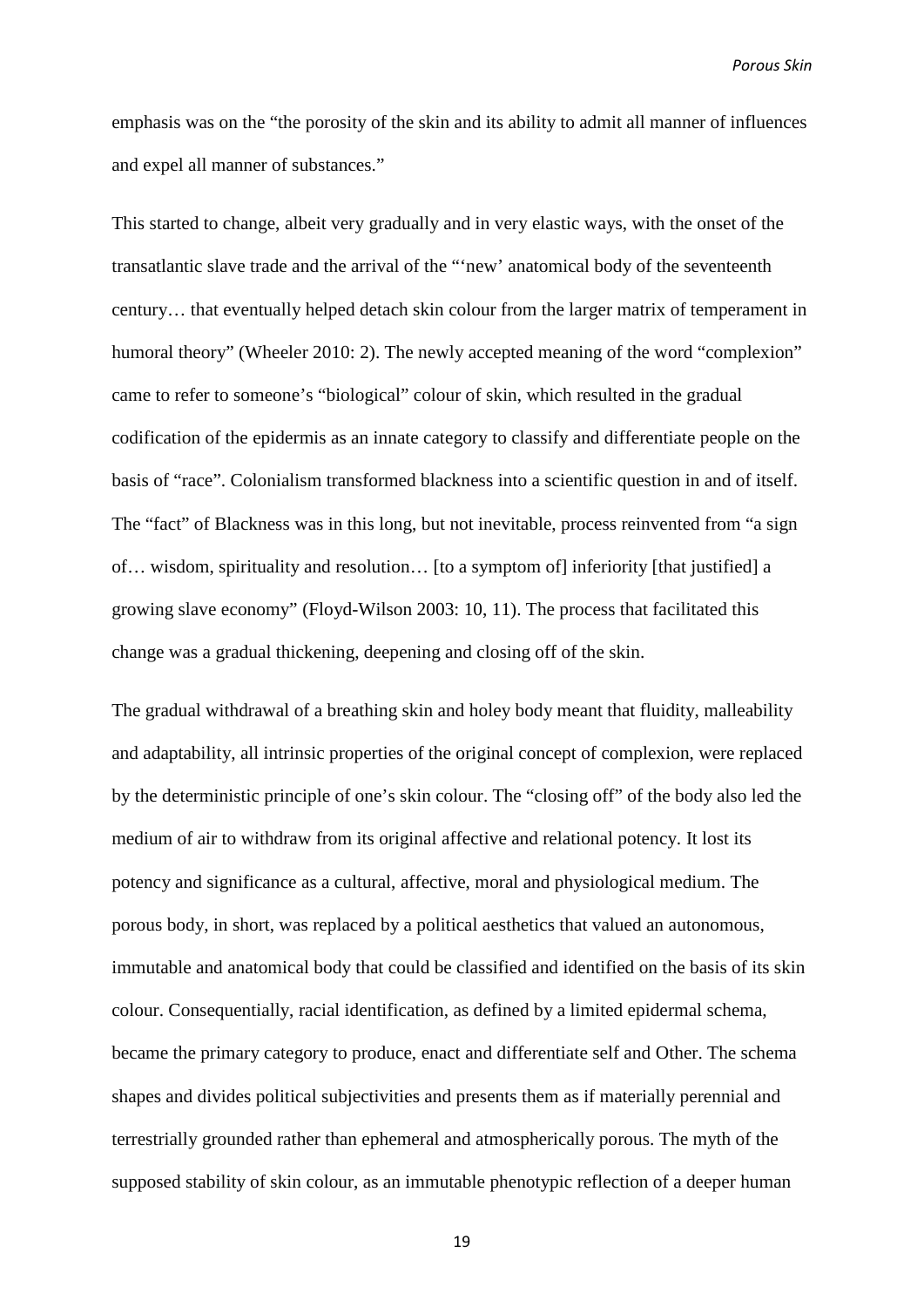essence, is policed and reinforced in so-called ethnicity classifications, security surveillance apparatuses, popular culture and almost any other aspect of everyday corporal life.

Certainly, the political potency of an open, porous skin can still be witnessed in contemporary relations between the self and the other. However, since the onset of the new pathological body, the relationship to the atmosphere has been reversed as porous bodies themselves now are said to emit individual smells of their own. Kelvin Low's (2009: 85, 86) ethnographic account on ethnicity and smell in Singapore provides just one example that illustrates how "racial categorisation… transpires in relation to olfactory". One of his respondents explains: "People would always say... that... ethnic enclaves have a particular [smell], and you always justify that smell according to ethnic boundaries… [S]kin colour automatically confirms the fact that whatever you smell, is tested and proven upon." The skin in this and other everyday examples is accepted as constitutive in the making, fixing and policing of (the smell of) race. Race itself, however, cannot be (re)conditioned atmospherically as the skin is unchangeably determined by a supposedly fixed biological inside. Pores, instead, are imagined as flaws of purity while makeup is used to conceal them entirely.<sup>11</sup>

Since the onset of modernity, this new pathological body has come to be imagined as complete, "airtight" and without need for communicative holes. Human skin, in this disembodied framework, is interpreted as a border zone that requires protection to constitute and separate a fragile inside from a supposedly dangerous outside, the self from the Other.

 $11$  Literature on skin pores is scarce even in the medical sciences. This has started to change as a result of increased societal attention to pores as an aesthetic ideal. Youtube alone contains hundreds of videos explaining how to clean pores but there is also an increasing amount on how to make them (appear) smaller. This sort of renewed interest in skin pores is one of the reasons, I speculate, that medical and dermatological research has started to look into the issue. One paper (Flament 2015) addresses the variety of pore sizes among women from different ethnic backgrounds. Another paper (Shaiek et al. 2017) looks at the impact of age and makeup on the size of pores. A lot of this literature is highly gendered.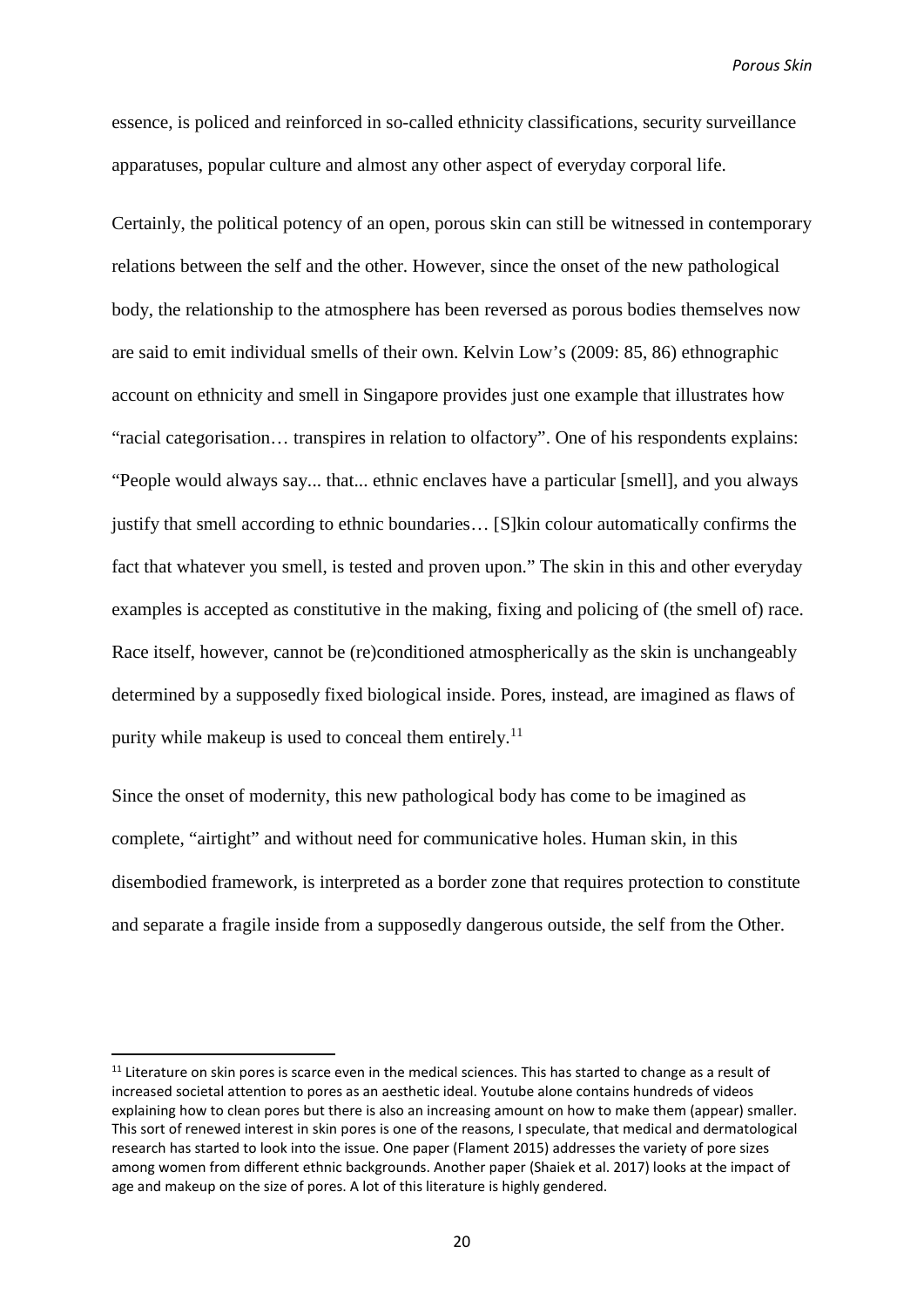Meanwhile, visions of a more atmospheric and relational mode of being-with are considered trivial or "airy".

Recent medical discoveries in the field of molecular microbiology and metagenomics have started to challenge such historical attitudes to corporal insularity and singularity (e.g. O'Malley and Dupré 2007, Dupré and O'Malley 2007). Some of this research hints at the "atmopolitical" possibility to return to a more fluid, ephemeral and open understanding of the human body. Genomic research on skin microbiome (e.g. Grice and Segre 2013), for instance, reveals that the skin constitutes a geography that harbours a necessary, rich and diverse cosmos of microorganisms that interact and affect the "aggregate" human body in different ways. Others have started emphasising the "great challenge of contemporary microbiome research" in "addressing the ways microbial communities are shared" (Fortenberry 2013: 165). Focusing on this invisible, non-anthropocentric, assemblage of skin microbiota helps facilitate new and exciting ways of thinking about human ontology and biology. After all, why should scale (or even genetics) matter in determining what makes a human "human"? Pores play an essential part in constituting the vast microbiological geography, from which the body and, indeed, human differences take shape. Microbes not only influence the holey body's materiality, including its physiological and medical wellbeing, but also have an immediate effect on our moods and emotions in ways that have yet to be explored fully (see e.g. Bagga 2018). This new strand of research has started to uncover how emotions do not reside inside the controlling body of the mind, but rather are fused with the no-so-external world that mingles and mediates with the porous skin's complex and living ecosystem.

### **Conclusion**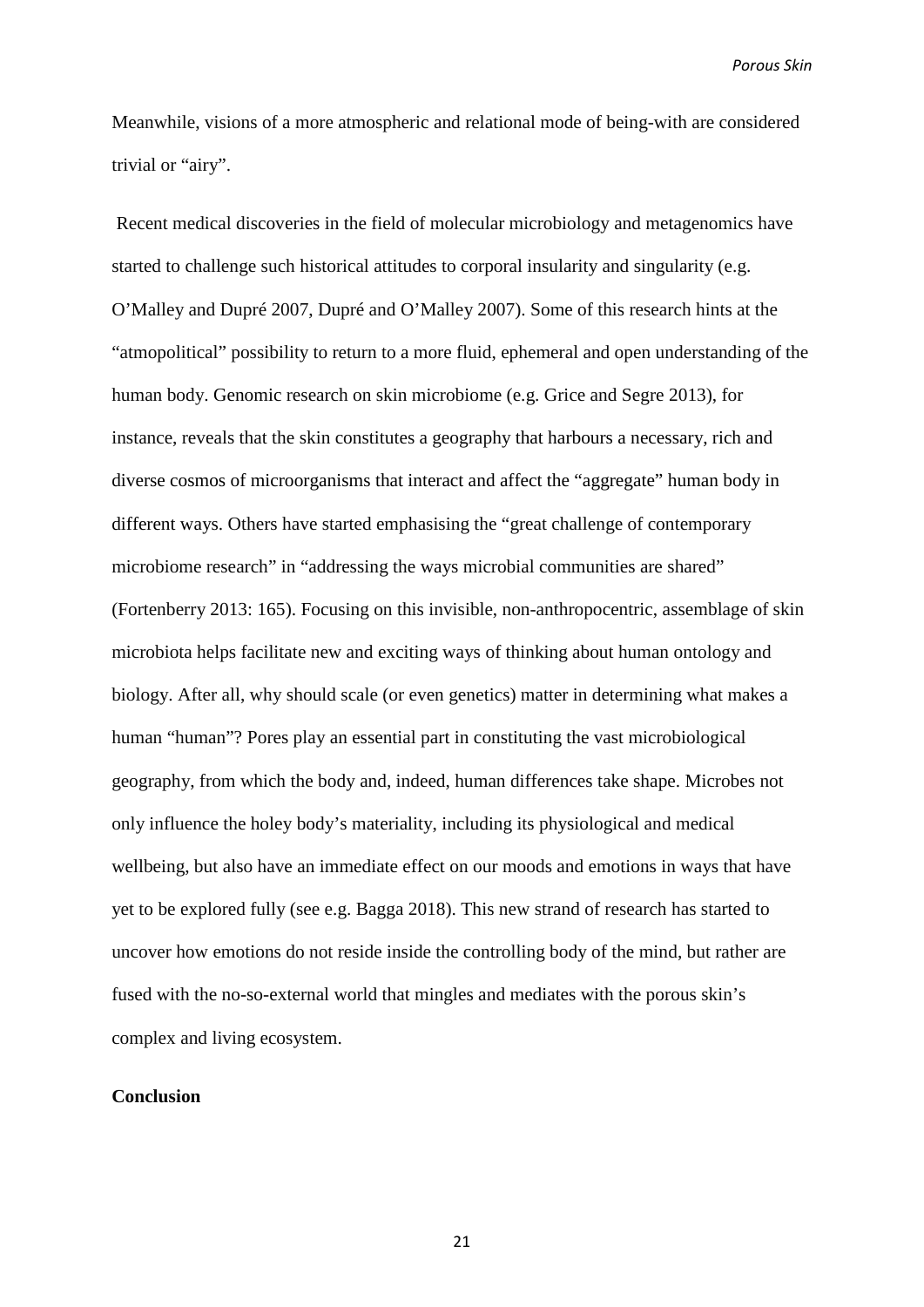The original transformative potential of the holey body's breathing skin, discussed throughout this paper, seems sometimes to have been "forgotten". Returning to an older method of thinking about the skin, one which approaches it as a permeable boundary, could not only help challenge racial subjectivities, making them more fluid and transient, but also rekindle a different kind of relationship with the air that always already is commonly shared. "After all, with every breath we take, we expose our lungs to the outside world, regardless of all the barriers we have erected between the environment and ourselves" (Irigaray and Marder 2014).

By emphasising the importance of bodily holes, whether glands or pores, I hope to contribute to a discussion on resituating the body externally and atmospherically in a larger web of environmental relations. From my investigations of older tradition of speculative thought on the relationship between air and body, emotions and affect cannot be said to be the passive internal receptors of events in the world. Instead, my argument is that body and world are materially and socially interrelated in the shaping and making of emotions and moods. If affect and emotions are embodied, as suggested by both traditional and modern phenomenological approaches to the skin, they are not simply of or even in the body but part of and located in the world. This makes holes intriguing, frightening, destabilising, but, ultimately also important and concrete categories in themselves as they air-condition the holey bodies that facilitate the seeping, floating, airing and leaking that propends affects and emotions, the atmospheric "excess," to flow from and in-between bodies and world.

### **Works Cited**

Adams-Hutcheson, G. (2017) "Spatialising skin: Pushing the boundaries of trauma geographies," *Emotion, Space and Society* 24, pp. 105-112.

Adey, P. (2014) *Air: Nature and Culture*. London: Reaktion Books.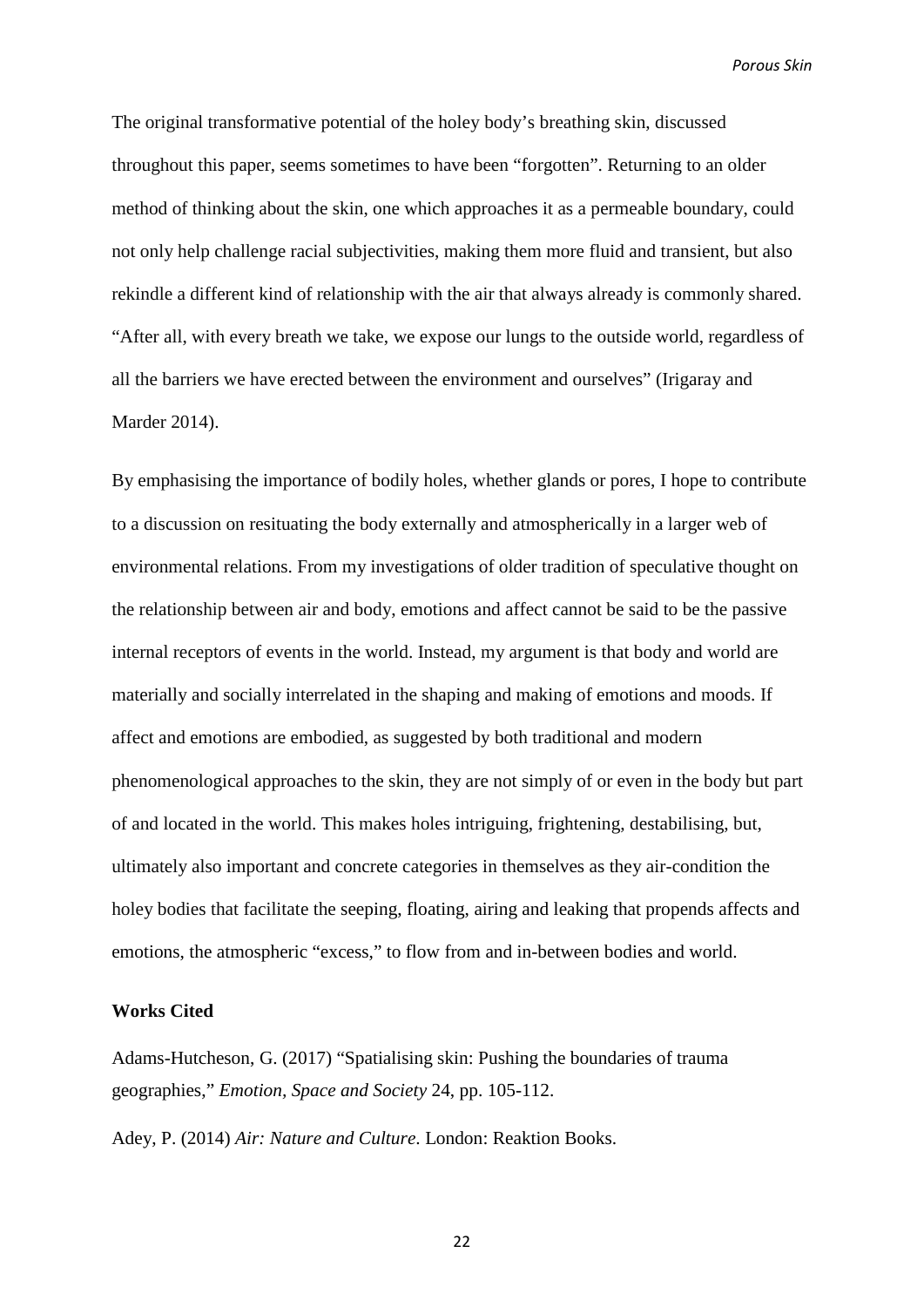Adey, P. (2015) "Air's affinities: Geopolitics, chemical affect and the force of the elemental," *Dialogues in Human Geography* 5 (1), pp. 54-75.

Ahmed, S. & J. Stacey (eds.) (2001) *Thinking Through the Skin*. London: Routledge.

Aird W.C. (2011) "Discovery of the cardiovascular system: from Galen to William Harvey," *Journal of Thrombosis and Haemostasis* 9 (1), pp. 118-129.

Ansell-Pearson, K. (2012) *Germinal Life: The Difference and Repetition of Deleuze*. London: Routledge.

Anzieu, D. (1989) *The Skin Ego*. London: Yale University Press.

Bagga D., J.L. Reichert, K. Koschutnig, C.S. Aigner, P. Holzer, K. Koskinen, C. Moissl-Eichinger, V. Schöpf (2018) "Probiotics drive gut microbiome triggering emotional brain signatures," *Gut microbes* 9(6), pp. 486-96.

Bataille, G. (1986) *Eroticism: Death and Sensuality*. San Francisco (CA): City Lights Books.

Bayless, M. (2012) *Sin and Filth in Medieval Culture: The Devil in the Latrine*. London: Routledge.

Benthien, C. (2002) *Skin: on the cultural border between self and the World*. New York (NY): Columbia University Press.

Böhme, G. (1993) "The Aesthetics of Atmospheres," *Thesis Eleven* 36. pp. 113-126.

Böhme, G. (2000) "Acoustic Atmospheres: A Contribution to the Study of Ecological Aesthetics," *The Journal of Acoustic Ecology* 1 (1), pp. 14-18.

Brain, P. (1986) *Galen on Bloodletting: A Study of the Origins, Development and Validity of his Opinions, with a Translation of the Three Works*. Cambridge: Cambridge University Press.

Cadwell, S. (1991) "Twice removed: The stigma suffered by gay men with AIDS," *Smith College Studies in Social Work* 61 (3), pp. 236-246.

Cantor, N.F. (2015) *In the Wake of the Plague: The Black Death and the World It Made*. New York (NY): Simon and Schuster.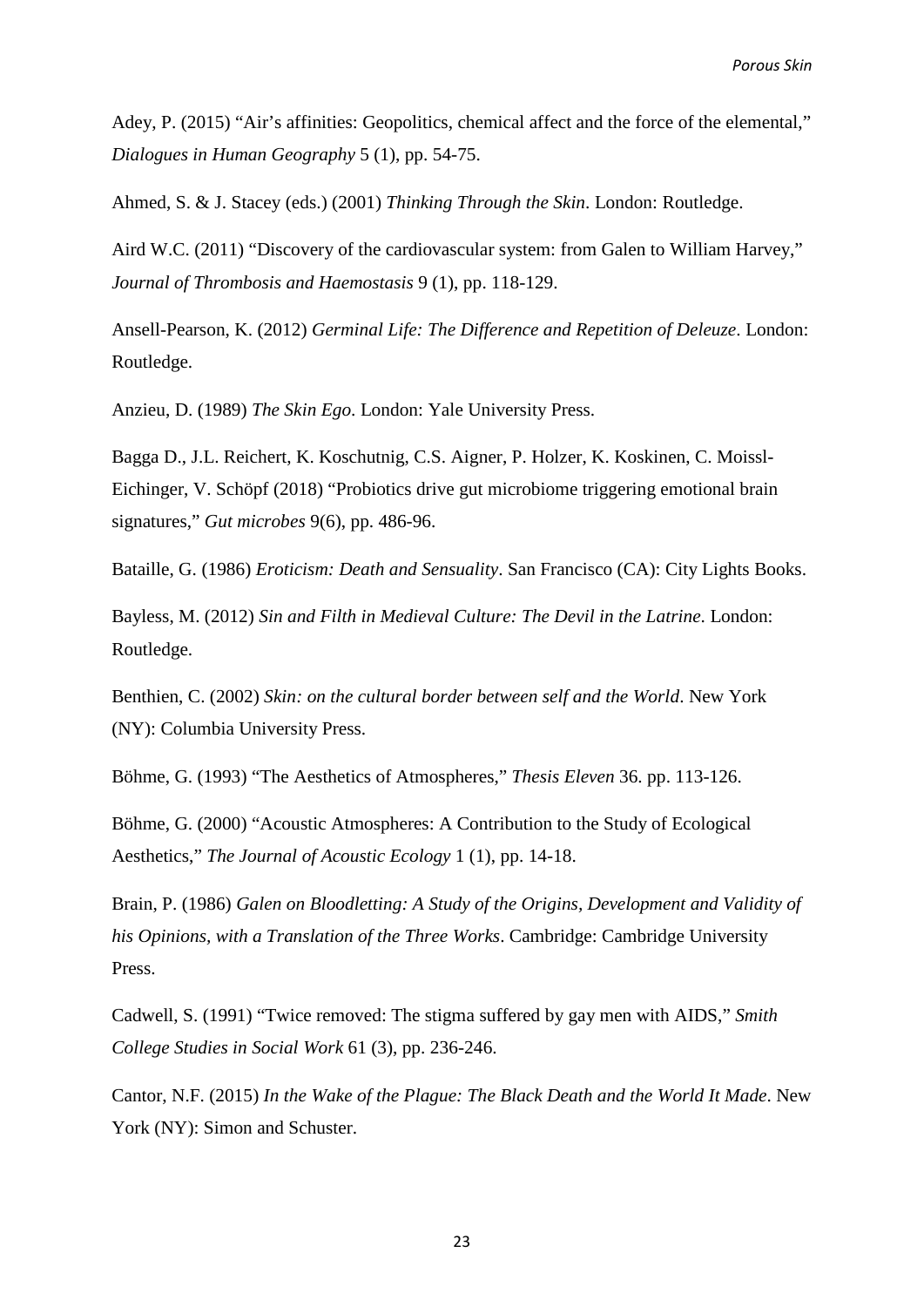Chiu. R. (2017) *Plague and Music in the Renaissance*. Cambridge: Cambridge University Press.

Classen, C., D. Howes and A. Synnott (1994) *Aroma: The Cultural History of Smell*. London: Routledge.

Connor, S. (2002) "Michel Serres's Milieux," Conference paper given at the ABRALIC (Brazilian Association for Comparative Literature) on "Mediations," Belo Horizonte, July 23- 26 2002. Available from [http://stevenconnor.com/milieux.html,](http://stevenconnor.com/milieux.html) accessed on 1 April 2019.

Connor, S. (2004) *The Book of Skin*. London: Reaktion Books.

Connor, S. (2010) *The Matter of Air: Science and Art of the Ethereal*. London: Reaktion Books.

Cooke, J. (2009) *Legacies of Plague in Literature, Theory and Film*. Basingstoke: Palgrave.

Confino, A. (2014) *A World Without Jews: The Nazi Imagination from Persecution to Genocide*. London: Yale University Press.

Corbin, A. (1986) *The Foul and the Fragrant: Odor and the French Social Imagination*. Cambridge (MA): Harvard University Press.

Crawford, E. (1999) "Secrets of the smallest room," *The Guardian*. Available from [https://www.theguardian.com/lifeandstyle/1999/nov/02/healthandwellbeing.health1,](https://www.theguardian.com/lifeandstyle/1999/nov/02/healthandwellbeing.health1) accessed on 1 September 2018.

Deleuze, G. and F. Guattari (2004) *A Thousand Plateaus: Capitalism and Schizophrenia*. London: Continuum.

Dugan, H. (2011) *The Ephemeral History of Perfume: Scent and Sense in Early Modern England*. Baltimore: The Johns Hopkins University Press.

Dupré, J. and M. A. O'Malley (2007) "Metagenomics and biological ontology," *Studies in History and Philosophy of Science Part C: Studies in History and Philosophy of Biological and Biomedical Sciences* 38(4), pp. 834-846.

Elkins, J. (2005) *What Painting Is*. London: Routledge.

Engelmann, S. (2015) "Toward a poetics of air: sequencing and surfacing breath," *Transactions of the Institute of British Geographers* 40 (3), pp. 430-444.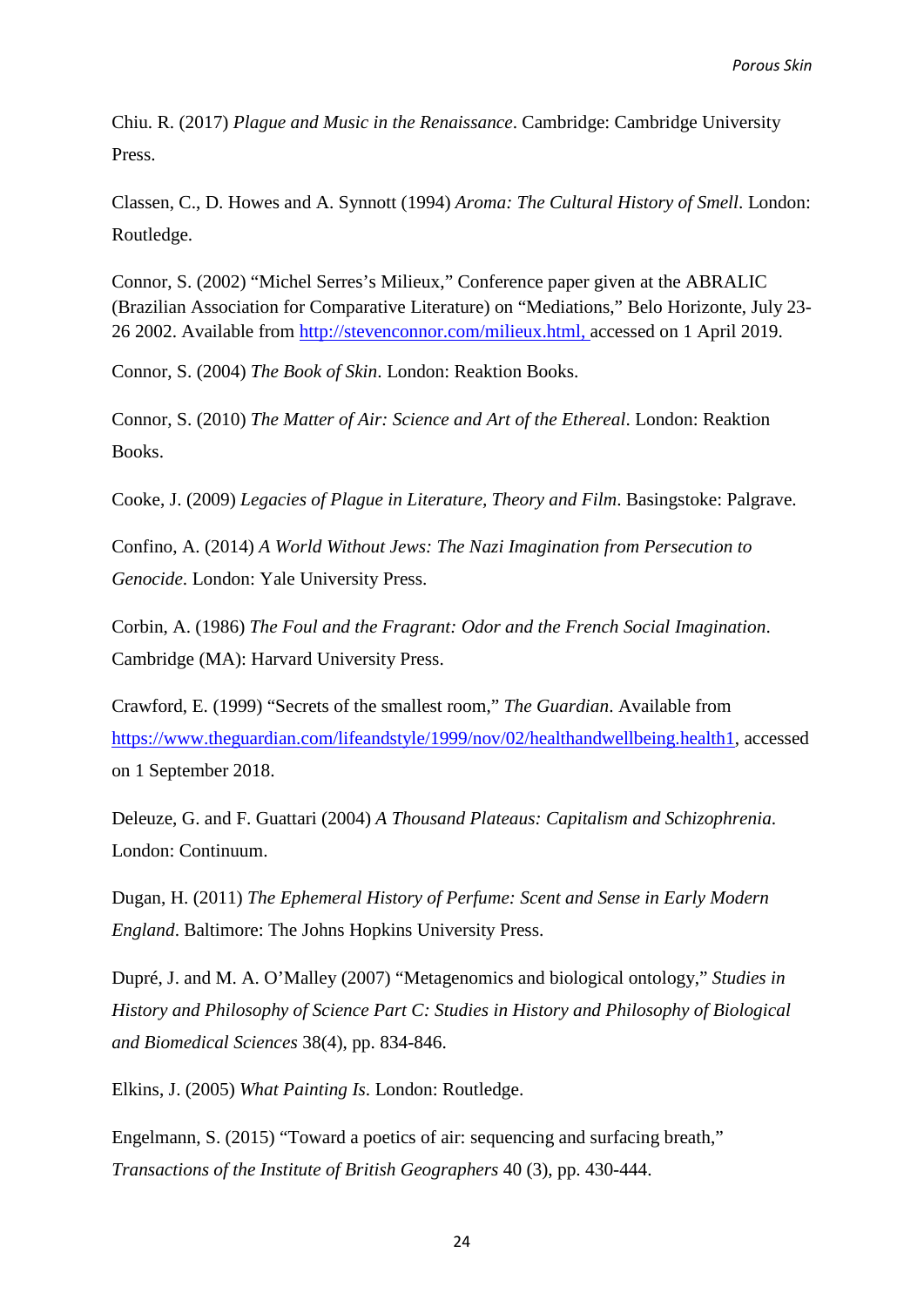Esposito, R. (2011) *Immunitas: The Protection and Negation of Life*. Cambridge: Polity.

Flament, F., G. Francois, H. Qui, C. Ye, T. Hanaya, D. Batisse, S. Cointereau-Chardon, D.M. Gianeti Seixas, S.A. Dal Belo and R. Bazin (2015) "Facial skin pores: a multiethnic study," C*linical, cosmetic and investigational dermatology* 8, pp. 85-93.

Floyd-Wilson, M. (2003) English Ethnicity and Race in Early Modern Drama. Cambridge: Cambridge University Press.

Fortenberry, J.D. (2013) "The uses of race and ethnicity in human microbiome research," *Trends in Microbiology* 21 (4), pp. 165-166.

Foucault, M. (2003) *The Birth of the Clinic: An Archaeology of Medical Perception*. London: Routledge.

Freedman, P. (2008) *Out of the East: spices and the medieval imagination*. London: Yale University Press, 2008.

Graham, S. (2015) "Life-support: The political ecology of urban air," *City* 19 (2–3), pp. 192– 215.

Grice, E. and J. Segre (2013) "The skin microbiome," *Nature Reviews Microbiology* 9(4), pp. 244–253.

Groebner, V. (2007) *Who Are You?: Identification, Deception, and Surveillance in Early Modern Europe*. New York (NY): Zone Books.

Grosz, E. (1994) *Volatile Bodies: Towards a Corporeal Feminism*. Indianapolis (IN): Indiana University Press.

Hawkins, H. (2019) "(W)holes – Volume, Horizon, Surface – Three Intimate Geologies," *Emotion, Space and Society, xxxxx* 

Hennepe, M. (2012) "Of the fisherman's net and skin pores. Reframing conceptions of the skin in medicine 1572–1714," (pp. 523-48) in Horstmanshoff, M. H. King and C. Zittel (eds.) *Blood, Sweat and Tears: The Changing Concepts of Physiology from Antiquity into Early Modern Europe*. Leiden: Brill.

Hubbub, E. C. (2007) Filth, Noise & Stench in England. London: Yale University Press.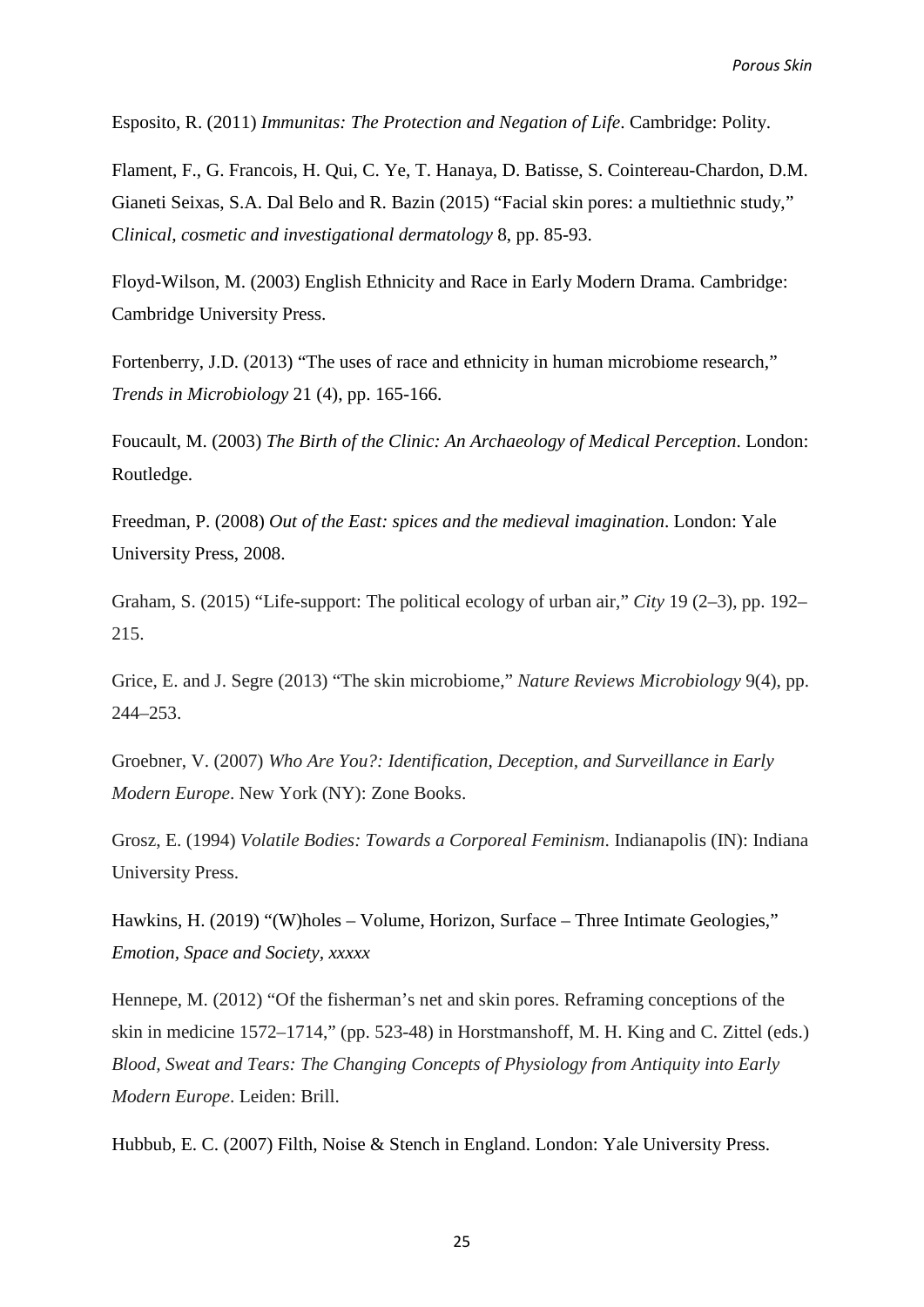Ingold, T. (2011) *Being Alive: Essays on Movement, Knowledge and Description*. London: Routledge.

Irigaray, L. (1999) *The Forgetting of Air in Martin Heidegger*. Los Angeles: Athlone.

Irigaray, L. and M. Marder (2014) "Without clean air, we have nothing" *The Guardian*, Available from [https://www.theguardian.com/commentisfree/2014/mar/17/clean-air-paris](https://www.theguardian.com/commentisfree/2014/mar/17/clean-air-paris-pollution-crime-against-humanity)[pollution-crime-against-humanity,](https://www.theguardian.com/commentisfree/2014/mar/17/clean-air-paris-pollution-crime-against-humanity) accessed on 1 October 2018.

Jablonski, N.G. (2013) *Skin: A Natural History*. London: University of California Press.

Jouanna, J. (2012) *Greek Medicine from Hippocrates to Galen*. Leiden: Brill.

Karamanou, M., G. Panayiotakopoulos, G. Tsoucalas , A. A. Kousoulis , G, Androutsos (2012) "From miasmas to germs: a historical approach to theories of infectious disease transmission." *Le Infezioni in Medicina* 1, pp. 58-62.

Koerner, N. (2019) "Il Grande Cretto and the Shifting Ground: Temporalities of the Geological Mode," *Emotion, Space and Society, xxxxx* 

Koslofsky, C. (2014) "Knowing Skin in Early Modern Europe, c. 1450–1750," *History Compass* 12 (10), pp. 794-806.

Koslofsky, D. (2018) "Superficial Blackness?: Johann Nicolas Pechlin's *De Habitu et Colore Aethiopum Qui Vulgo Nigritae* (1677)," *Journal for Early Modern Cultural Studies* 18 (1), pp. 140-158.

Kupfer, T., R. and A. T. D. Le (2018) "Disgusting clusters: trypophobia as an overgeneralised disease avoidance response," *Cognition and Emotion* 32 **(4)**, pp. 729-741

Lane, N. (2016) *Oxygen: The Molecule that made the World*. Oxford: Oxford University Press.

Lea, R. V. (2001) *The Performance of Control and the Control of Performance: towards a social anthropology of defecation*. A PhD thesis in the Department of Human Sciences at Brunel University, London.

Loudon, I. (1997) *Western Medicine: An Illustrated History*. Oxford: Oxford University Press.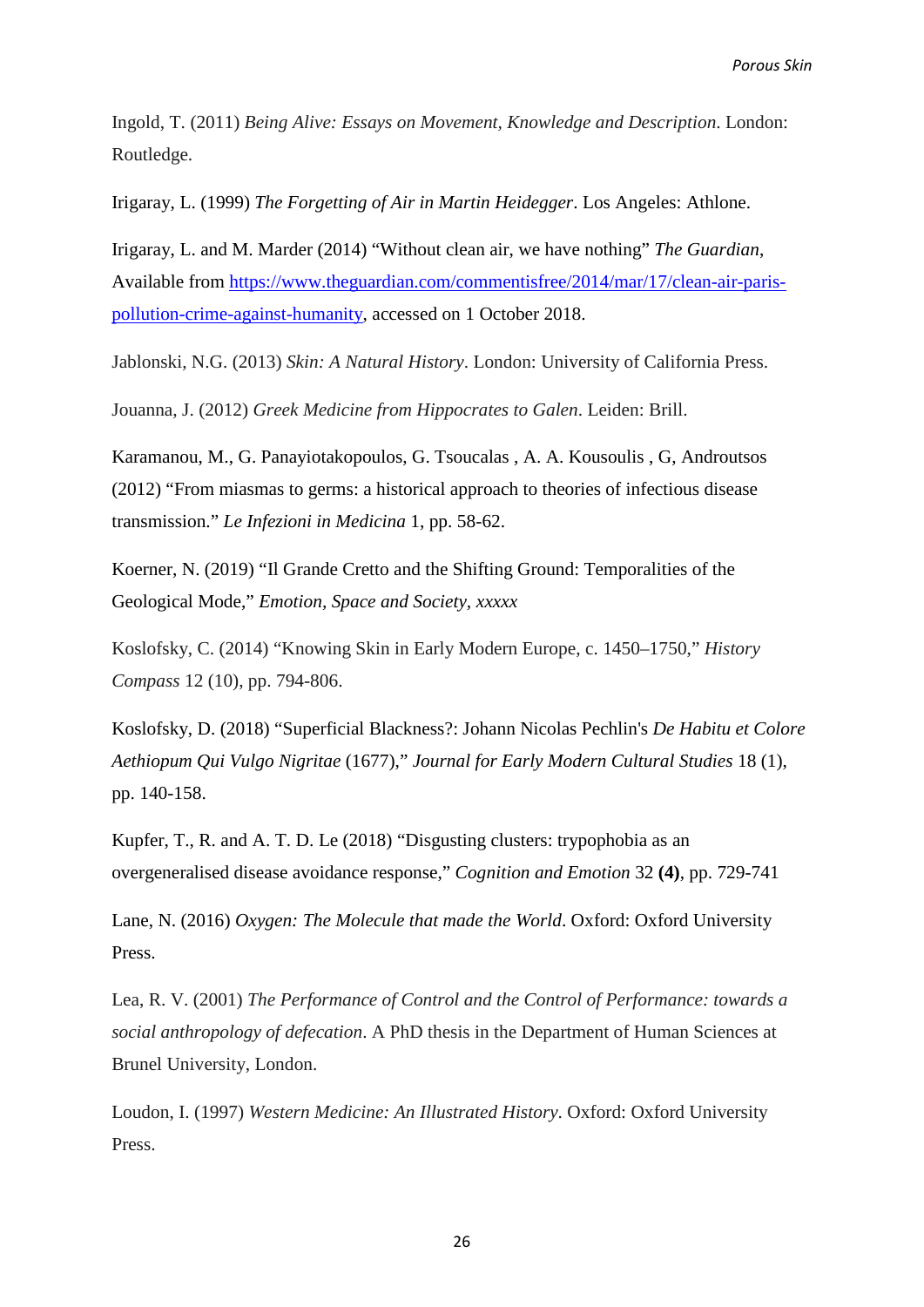Low, K.E. (2009) *Scent and Scent-sibilities: Smell and Everyday Life Experiences*. Newcastle upon Tyne: Cambridge Scholars.

Longhurst, R. (2001) *Bodies: Exploring Fluid Boundaries*. London: Routledge.

Manning, E. (2009) *Relationscapes: Movement, Art, Philosophy*. London: The MIT Press.

McCormack, D.P. (2017) *Atmospheric Things: On the Allure of Elemental Envelopment*. Durham (NC): Duke University Press

Nieuwenhuis, M. (2015) "On one breath all depend," *Journal of Narrative Politics* 1 (2), pp. 167-179.

Nieuwenhuis, M. (2018) "Atmospheric governance: Gassing as law for the protection and killing of life," *Environment and planning D: Society and Space* 36 (1), pp. 78-95.

Negarestani, R. (2003) "Death as a Perversion: Openness and Germinal Death". *Ctheory* 10/15, available from [https://journals.uvic.ca/index.php/ctheory/article/view/14550/5405,](https://journals.uvic.ca/index.php/ctheory/article/view/14550/5405) accessed on 1 March 2019.

Negarestani, R. (2008) *Cyclonopedia: Complicity with Anonymous Materials*. Melbourne: (Re)Press.

Newman, W. (1999) "The Homunculus and his Forebears: Wonders of Art and Nature" (pp. 321-346) in Grafton, A. and N. Siraisi (eds.) *Natural Particulars: Nature and the Disciplines in Renaissance Europe*. London: MIT Press.

O'Malley, M. A. and J. Dupré (2007) "Size doesn't matter: towards a more inclusive philosophy of biology," *Biology & Philosophy* 22 (2), pp. 155-191.

Paster, G. K. (1998) "Unbearable Coldness of Female Being: Women's Imperfection and the Humoral Economy," *English Literary Renaissance* 28 (3): pp. 416-440.

Philippopoulos-Mihalopoulos, A. (2016) "Withdrawing from atmosphere: An ontology of air partitioning and affective engineering," *Environment and Planning D: Society and Space* 34 (1), pp.150–167.

Prosser, J. (2001) "Skin memories," (pp. 52-68) in Ahmed, S. and J. Stacey (eds.) *Thinking Through the Skin*. London: Routledge.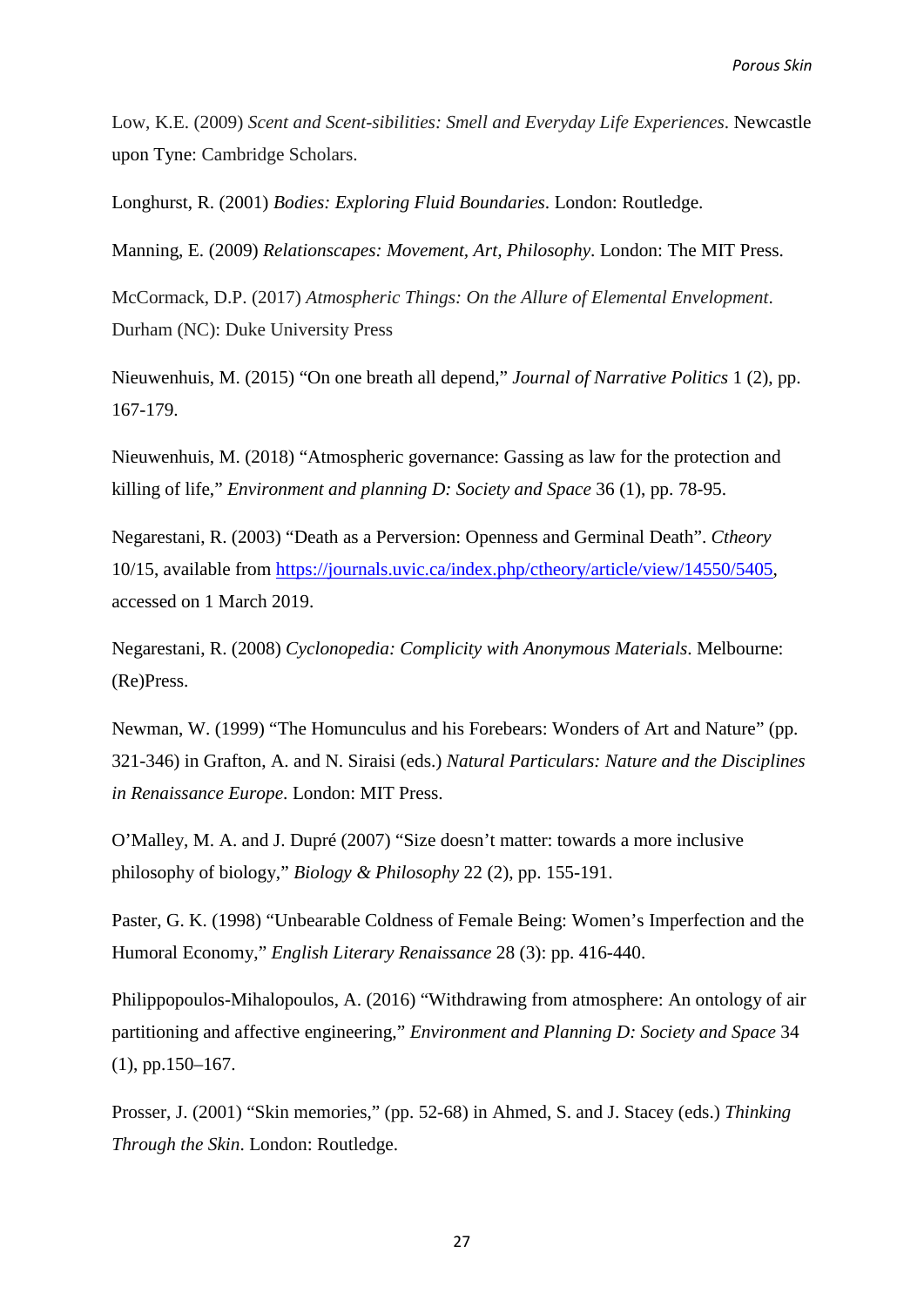Renbourn, E. T. (1960) "The natural history of insensible perspiration: a forgotten doctrine of health and disease," *Medical History* 4 (2), pp. 135-152.

Rosenthal, C. and D. Vanderbeke (2015) "Introduction," (pp. 1-10) in Rosenthal, C. and D. Vanderbeke (eds.) *Probing the Skin: Cultural Representations of Our Contact Zone*. Newcastle upon Tyne: Cambridge Scholars Publishing.

Santer, M. (2015) *Confronting Contagion: Our Evolving Understanding of Disease*. Oxford: Oxford University Press.

Schildkrout, E. (2004) "Inscribing the Body," *Annual Review of Anthropology* 33, pp. 319- 344.

Shaiek A. F., G. Flament, G. François, V. Lefebvre‐Descamps, C. Barla, M. Vicic, F. Giron, R. Bazin (2016) "A new tool to quantify the geometrical characteristics of facial skin pores. Changes with age and a making‐up procedure in Caucasian women," *Skin Research and Technology* 23 (2), pp. 249-257.

Shildrick, M. (1997) *Leaky Bodies and Boundaries: Feminism, Postmodernism and Bio-Ethics*. London: Routledge.

Shildrick, M. (2002) *Embodying the Monster: Encounters with the Vulnerable Self.* London: Sage.

Sinan, T. (2019) "Holes and Orifices: Understanding the communicative dimension of Antony Gormley's Moulded Bodies," *Emotion, Space and Society*, xxxxx

Škof, L. and P. Berndtson (eds.) (2018) *Atmospheres of Breathing*. Albany (NY): SUNY Press.

Sloterdijk P. (2009) *Terror from the Air*. Los Angeles (CA): Semiotext.

Stewart, K. (2011) "Atmospheric attunements," *Environment and Planning D: Society and Space* 29(3), pp. 445-453.

Strathern, A. (2004) *Body Thoughts*. Ann Arbor (MI): University of Michigan Press.

Ten Have, H. A. M. J. (1990) "Knowledge and Practice in European Medicine: The Case of Infectious Diseases," (pp. 15-40) in Ten Have, H. A. M. J., G.L Kimsma, and S.F. Spicker (eds.) *The Growth of Medical Knowledge*. London: Kluwer Academic Publishers.